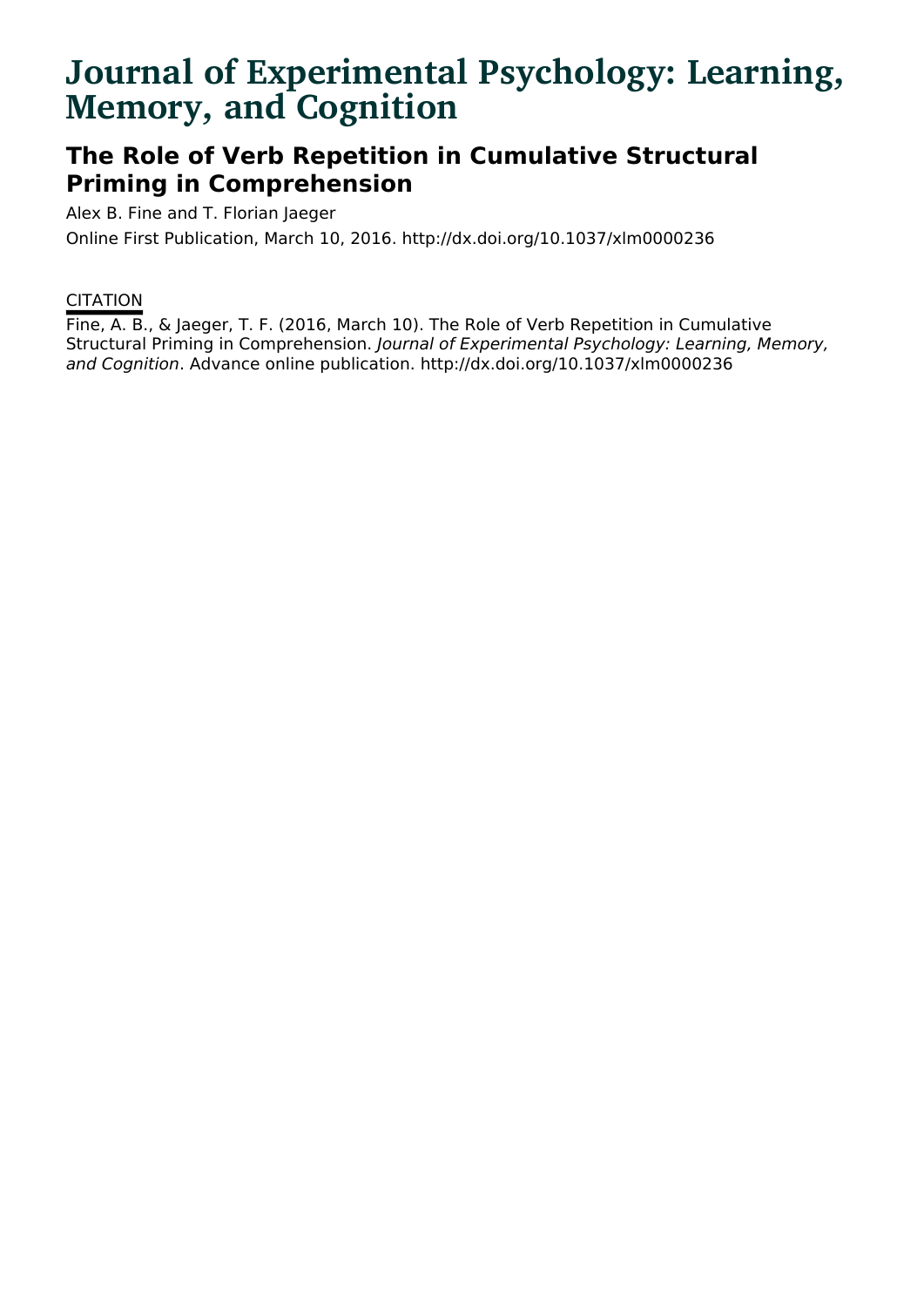### The Role of Verb Repetition in Cumulative Structural Priming in Comprehension

#### Alex B. Fine and T. Florian Jaeger University of Rochester

Recently processed syntactic information is likely to play a fundamental role in online sentence comprehension. For example, there is now a good deal of evidence that the processing of a syntactic structure (the target) is facilitated if the same structure was processed on the immediately preceding trial (the prime), a phenomenon known as structural priming. However, compared with structural priming in production, structural priming in comprehension remains relatively understudied. We investigate an aspect of structural priming in comprehension that is comparatively well understood in production but has received little attention in comprehension: the cumulative effect of structural primes on subsequently processed sentences. We further ask whether this effect is modulated by lexical overlap between preceding primes and the target. In 3 self-paced reading experiments, we find that structural priming effects in comprehension are cumulative and of similar magnitude both with and without lexical overlap. We discuss the relevance of our results to questions about the relationship between recent experience and online language processing.

*Keywords:* psycholinguistics, structural priming, adaptation, sentence processing

*Supplemental materials:* http://dx.doi.org/10.1037/xlm0000236.supp

When speakers have the choice between near meaningequivalent syntactic structures (e.g., "The clown gave the boy a balloon" vs. "The clown gave a balloon to the boy"), the probability of producing either of these structures increases after exposure to a prime sentence with the same structure (e.g., speakers are more likely to produce the first example above if they just produced a sentence like "Tom threw the dog a bone"; Bock, 1986). This phenomenon, known as *structural priming*, has played an important role in research on language production (for reviews and theoretical proposals, see Chang, Dell, & Bock, 2006; Jaeger & Snider, 2013; Pickering & Garrod, 2013; Reitter, Keller, & Moore, 2011). Structural priming in production has also been influential as a tool to probe the nature of linguistic representations (for a review, see Pickering & Ferreira, 2008).

Compared with production, structural priming in syntactic comprehension has received considerably little attention. In sentence comprehension, *structural priming* refers to the facilitated comprehension of a structure following exposure to that structure. In a comprehensive review of the field, Pickering and Ferreira (2008) commented on the striking sparsity of studies that investigated

structural priming in comprehension in ways parallel to production. Since then, the field has seen a flurry of studies that have followed the call for action. Recent work on priming has shown, for example, that garden-path effects—in which the underlined material in temporarily ambiguous relative clause (RC) sentences such as (1a) takes longer to read than an unambiguous RC baseline (1b) or a much more frequently occurring temporarily ambiguous main verb (MV; 1c)—are reduced when sentences such as (1a) are read immediately following a sentence with the same structure, such as (2) (Ledoux, Traxler, & Swaab, 2007; Noppeney & Price, 2004; Tooley, Traxler, & Swaab, 2009; Traxler & Tooley, 2008).

- 1. The soldiers...
	- a. . . . warned about the dangers *conducted the midnight raid*. (Ambiguous RC)
	- b. . . . who were warned about the dangers *conducted the midnight* raid. (Unambiguous RC)
	- c. . . . warned about the dangers *before the midnight* raid. (MV)
- 2. The workers warned about the wages decided to file complaints.

Similar trial-to-trial facilitation effects have been observed for a number of different syntactic structures, e.g., sentences with modifier-goal ambiguities such as (3), in which "in the box" is parsed as either a modifier of or goal-prepositional phrase for "peanuts," depending on the prime [Traxler, 2008]; priming of early closure readings in sentences such as (4), in which "the school" is parsed as a subject noun phrase (NP) rather than the

Alex B. Fine, Department of Brain & Cognitive Sciences, University of Rochester; T. Florian Jaeger, Department of Brain & Cognitive Sciences, Department of Computer Science, and Department of Linguistics, University of Rochester.

Work was supported by an NSF Graduate Research Fellowship to ABF, and by NSF IIS-1150028, as well as an Alfred P. Sloan Fellowship, to TFJ.

Correspondence concerning this article should be addressed to Alex B. Fine, who is now at MaxPoint Interactive, Inc., 3020 Carrington Mill Boulevard, Morrisville, NC 27560. E-mail: abfine@gmail.com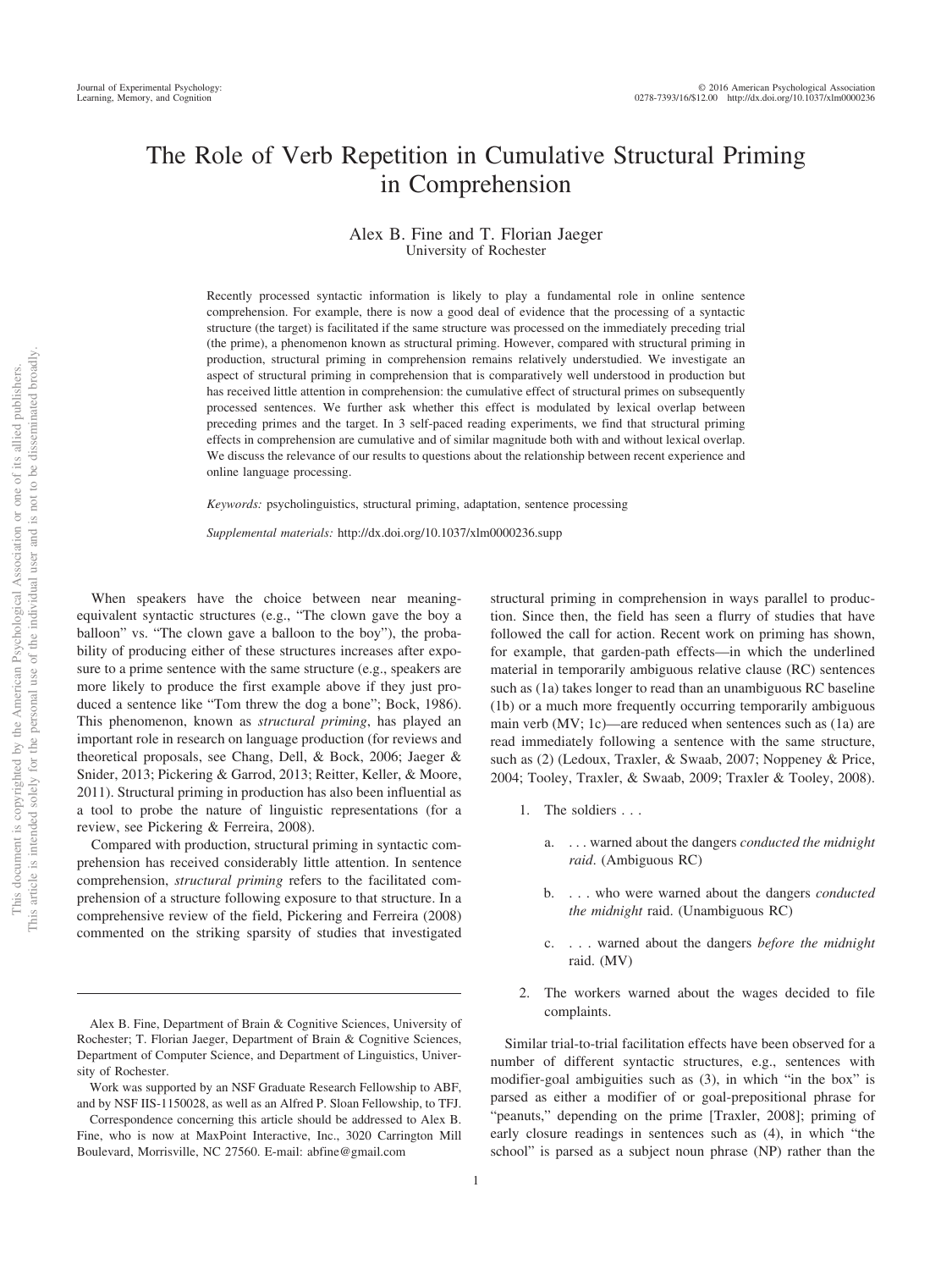object of "left" [Noppeney & Price, 2004; Traxler, 2014]; and attachment ambiguities, in which subjects can be primed to attach the prepositional phrase in (5) to "the man or the girl" [Branigan, Pickering, & McLean, 2005]).

- 3. The vendor tossed the peanuts in the box into the crowd during the game.
- 4. After the headmaster had left the school deteriorated rapidly.
- 5. The man saw the girl with the telescope.

Structural priming in comprehension has now been demonstrated for both reading (most of the work cited above, e.g., Ledoux et al., 2007; Tooley et al., 2009; Traxler, 2008) and auditory sentence processing (Arai & Mazuka, 2014; Arai, van Gompel, & Scheepers, 2007; Kamide, 2012; Scheepers & Crocker, 2004; Thothathiri & Snedeker, 2008a, 2008b). The latter studies have also provided evidence that the facilitatory effect of trial-bytrial structural priming stems at least partly from increased expectations for the prime structure during processing of the target sentence (see also Fine & Jaeger, 2013).

Still, much remains to be understood about structural priming in comprehension. Here, we focus on the relation between trial-totrial effects of exposure to a prime structure and the cumulative effects on comprehension across many primes. Little is known about the latter, although it has played an important role in research on production. Below, we begin by introducing cumulative structural priming and its relevance to accounts of structural priming. Then, we introduce the property of cumulative structural priming we focus on in this article: the role of verb overlap between prime and target. As we discuss below, verb overlap has figured prominently in research on trial-to-trial structural priming in both production and comprehension, because it has been taken to speak to the nature of the mechanisms involved in structural priming (for an overview, see Hartsuiker, Bernolet, Schoonbaert, Speybroeck, & Vanderelst, 2008).

#### **Trial-to-Trial Versus Cumulative Structural Priming**

Research on structural priming in production has found that exposure to multiple primes has a cumulative effect (e.g., Bock, Dell, Chang, & Onishi, 2007; Bock & Griffin, 2000; Branigan, Pickering, Stewart, & McLean, 2000; Hartsuiker et al., 2008). For example, the more often participants were exposed to double object (or prepositional dative) primes during an exposure phase, the more likely they were to produce that structure in a sentence completion task following the exposure phase (Kaschak, 2007).

The finding that priming is cumulative has played an important role in distinguishing between accounts of syntactic priming in production. Cumulative effects are not expected if priming is purely a result of transient activation boosts (e.g., Branigan, Pickering, & Cleland, 1999). Cumulativity has thus been taken to argue that structural priming in production is at least in part as a result of learning (Jaeger & Snider, 2013; Kaschak, Kutta, & Coyle, 2014; Kaschak, Kutta, & Jones, 2011; Kaschak, Kutta, & Schatschneider, 2011).

If structural priming in production and comprehension rely on the exact same mechanisms (as hypothesized by, e.g., Chang et al.,

2006, and Tooley & Bock, 2014), we would therefore expect similar cumulative priming effects in syntactic comprehension (for a review of arguments for such comparative work, see Pickering & Ferreira, 2008; Tooley & Traxler, 2010). In particular, if structural priming in comprehension is a side effect of implicit learning during language processing (Chang et al., 2006; Fine & Jaeger, 2013; Jaeger & Snider, 2013; Luka & Barsalou, 2005), rather than transient activation (Pickering, Branigan, & McLean, 2002), cumulativity is expected for comprehension, too.

A few studies have begun to address this question (Fine, Jaeger, Farmer, & Qian, 2013; Kaschak & Glenberg, 2004; Long & Prat, 2008; Wells, Christiansen, Race, Acheson, & MacDonald, 2009). In a seminal article, Wells et al. (2009) showed that repeated exposure to object-extracted RCs can, over the course of several days, diminish the processing cost associated with this famously difficult-to-process structure, highlighting the role of linguistic experience in sentence comprehension. In a similar vein, Long and Prat (2008) exposed participants to temporarily ambiguous RCs, as in (1), above, in which "warned about the dangers" can be temporarily interpreted as the matrix verb of the sentence.

Sentences such as (1a) are known to elicit garden-path effects at the disambiguation point ("conducted"; e.g., Ferreira & Henderson, 1990). The magnitude of the garden path effect can be ameliorated when the matrix subject biases toward the intended RC reading rather than against it (like "The evidence" vs. "The witness," respectively, in [6]; McRae, Ferretti, & Amyote, 1997; McRae, Spivey-Knowlton, & Tanenhaus, 1998; Pearlmutter & MacDonald, 1995; Tabossi, Spivey-Knowlton, McRae, & Tanenhaus, 1994).

6. The {evidence, witness} examined by the lawyer was unreliable.

Long and Prat (2008) found that, after multiple days of exposure to sentences in which animate subjects ("the witness") always occurred with the a priori expected MV continuation, and inanimate subjects ("the evidence") always occurred with RCs, subjects who did not initially exploit the plausibility information (i.e., low-span readers) came to benefit from this lexical cue.

The studies by Wells et al. (2009) and Long and Prat (2008) demonstrate that long-term training through massive exposure to syntactic structures that are otherwise hard to process can facilitate processing of these structures. These works leave open, however, whether similar cumulative facilitation effects can be observed on a shorter time scale, for instance, within an experiment. Such *rapid* cumulativity has been observed for structural priming in production (Jaeger & Snider, 2013; Kaschak et al., 2014; Kaschak et al., 2011).

Evidence that cumulative facilitation of a priori difficult structures can occur after similarly brief exposure comes from more recent studies (Craycraft, 2014; Farmer, Fine, Yan, Cheimariou, & Jaeger, 2014; Fine et al., 2013; Fine, Qian, Jaeger, & Jacobs, 2010; Kaschak & Glenberg, 2004). Fine et al. (2013) used materials similar to those used by Long and Prat (2008) to investigate whether repeated exposure to RCs within a single experimental session would lead to cumulative reductions in the processing cost associated with that structure. This is indeed what was observed: After exposure to around 25 temporarily ambiguous stimuli of the type shown above in (1) (a total of 36 critical items were presented), subjects exhibited no detectable garden path effect (see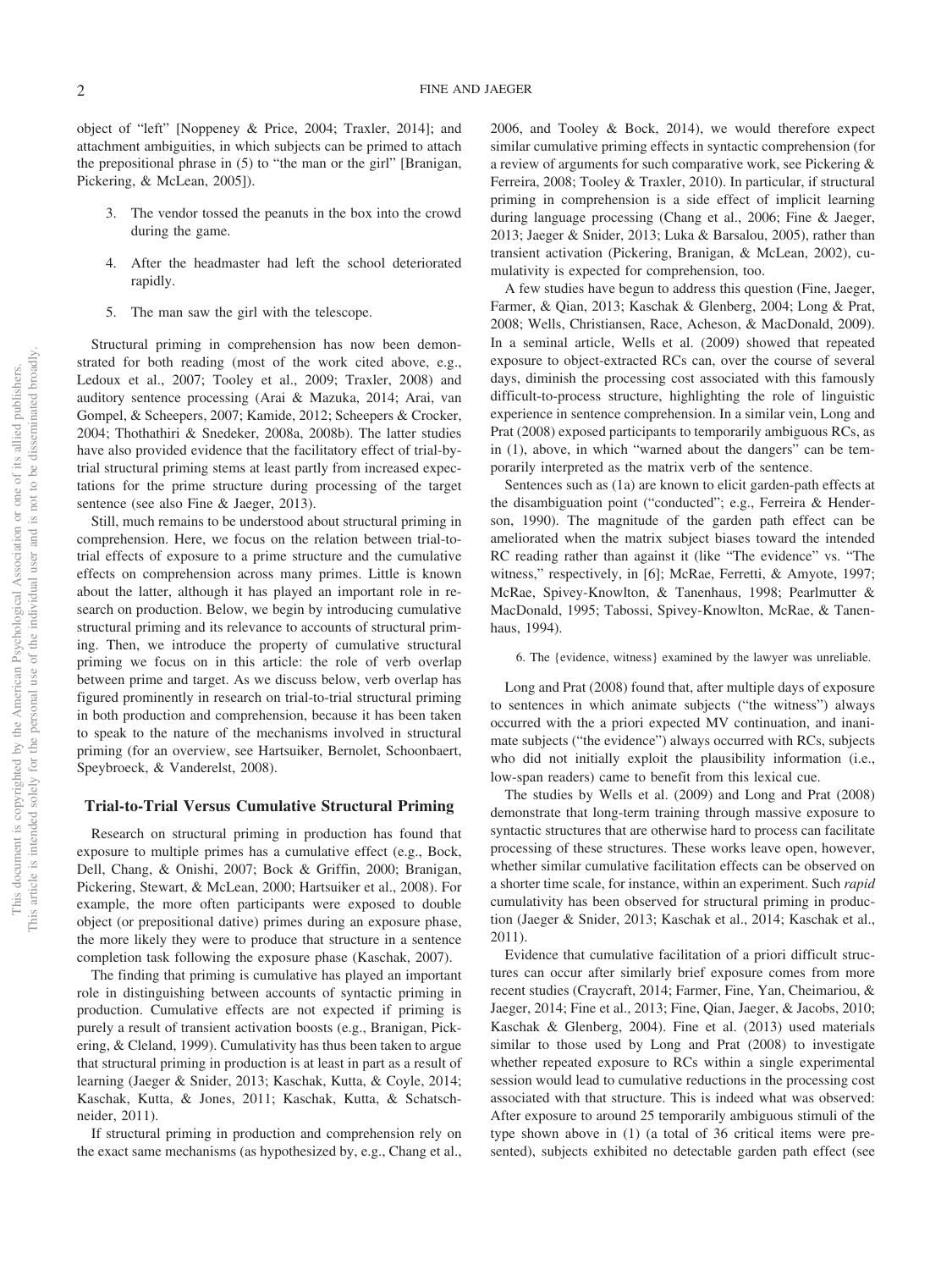also Fine et al., 2010, for another type of temporary ambiguity). Parallel to evidence from trial-by-trial structural priming, this cumulative effect of exposure within a single experimental session has also been found to be reflected in anticipatory eye movements (Kamide, 2012), suggesting that it is at least in part a result of adaptation of expectations about the relative frequency of the primed structure (for a proposal along these lines as well as further evidence in favor of it, see Fine et al., 2013).

Here, we have two goals. If confirmed, evidence of rapid cumulative structural priming would suggest that structural priming in comprehension is cumulative at time scales similar to those observed for structural priming in production. Our first goal, therefore, is to replicate these effects. Second, we aim to contribute to a better understanding of how these cumulative effects relate to trial-to-trial priming effects in syntactic comprehension (e.g., Branigan et al., 2005; Noppeney & Price, 2004; Thothathiri & Snedeker, 2008a; Tooley et al., 2009; Traxler, 2008; Traxler & Tooley, 2008). To this end, we investigate the role of verb overlap between the prime and target (or, in the case of cumulative priming, *verb repetition* across critical items), which has been the target of many recent investigations of trial-to-trial priming in syntactic comprehension, but has not previously been investigated in cumulative structural priming in comprehension.<sup>1</sup>

#### **Verb Repetition in Structural Priming**

The emerging body of work on cumulative structural priming (none of the studies cited above use this term) has largely focused on questions about implicit learning—whether experience with a structure improves subsequent processing (Long & Prat, 2008; Wells et al., 2009), whether experiment-specific distributional information can be extracted from the input (Fine et al., 2013; Kamide, 2012), and whether mere exposure can lead subjects to acquire entirely novel grammatical constructions (Kaschak & Glenberg, 2004; Fraundorf & Jaeger, 2016). By asking whether cumulative structural priming is sensitive to verb repetition, the current study provides an initial step toward unifying previous work on cumulative priming, on the one hand, and previous work on trial-to-trial structural priming—in which the effect of verb repetition has been a central focus— on the other.

Some previous studies suggest that priming in comprehension occurs only when prime and target sentences share the same verb (Arai et al., 2007; Ledoux et al., 2007; Tooley et al., 2009; Traxler & Pickering, 2005; Traxler & Tooley, 2008), whereas others suggest that priming can occur with or without repeated verbs (Arai & Mazuka, 2014; Fine et al., 2013, 2010; C. S. Kim, Carbary, & Tanenhaus, 2014; Thothathiri & Snedeker, 2008b; Traxler, 2008). Still other studies suggest that although structural priming in comprehension does not *require* repeated verbs across prime and target, priming is *stronger* when this situation holds (Tooley & Bock, 2014; Traxler, 2014; Traxler, Tooley, & Pickering, 2014). This magnification of priming effects in the presence of verb overlap between the prime and target is known as the "lexical boost" effect, and was first observed in language production (e.g., Hartsuiker et al., 2008; Pickering & Branigan, 1998).

The relationship between trial-to-trial and cumulative priming in comprehension, and whether they are sensitive to the same representational information, is a pertinent question in light of recent formal models of priming in production suggesting that an adequate model of structural priming likely needs to include a rapidly decaying component (captured by "transient activation" in some models [cf. Branigan et al., 1999; Pickering & Branigan, 1998; Pickering & Garrod, 2004], or by declarative memory in others [Chang et al., 2006]) and a longer-lasting, error-sensitive implicit learning mechanism (Chang et al., 2006; Jaeger & Snider, 2013; for explicit discussions of the need for two mechanisms, see Chang et al., 2006; Hartsuiker et al., 2008; Reitter et al., 2011).

In contrast to dual-mechanism accounts of priming, some researchers have suggested that the short-lived lexical boost may also follow from more general principles of learning or expectation adaptation. Specifically, Jaeger and Snider (2013) suggest that the rapidly decaying lexical boost observed in production priming may reflect the fact that content words follow a "bursty" distribution in spontaneously produced spoken and written language (Heller, Pierrehumbert, & Rapp, 2010; Katz, 1996): Rather than occurring with a uniform probability across linguistic environments, words tend to occur in "bursts" of high local probability. In comprehension, listeners may therefore expect verbs (and their associated structures) to occur in "clusters" (for some direct evidence in support of this, see Myslin & Levy, 2015), which would lead to a rapidly decaying lexical boost. However, the same reasoning may also lead to the prediction that verb repetition will have longerlasting effects, assuming that subjects (implicitly) reason that the *entire experimental environment* constitutes a "cluster," within which verb-structure pairs are likely to be repeated. The goal of the current study is not to adjudicate between dual-mechanism and single-mechanism expectation adaptation accounts of priming (nor do our experiments constitute an adequate test for distinguishing these two very broad frameworks). We mention these divergent perspectives here simply to highlight the rich array of previous work that is relevant to our current question. We return to these theoretical questions in the General Discussion.

In the current set of experiments, if verb repetition was present in an experiment, items with repeated verbs were separated by, on average, roughly 20 intervening sentences. Therefore, if dualmechanism models are correct, and structural priming is mediated by the same mechanism in comprehension and production, then the lexical boost should rapidly decay in comprehension as well, and cumulative structural priming should not be influenced by verb repetition. We have shown in our previous work that cumulative structural priming for such materials can be observed without verb overlap (Fine et al., 2013), but it remains an open question whether this effect interacts with verb repetition.

#### **The Current Study**

In three self-paced reading experiments, we examine the effect of repeated verbs on cumulative structural priming. Subjects read ambiguous and unambiguous sentences like (1a) and (1b), repeated below as (7).

7. The experienced soldiers/. . .

<sup>&</sup>lt;sup>1</sup> What we refer to as verb overlap or verb repetition is also sometimes referred to as lexical overlap, though the focus is usually on verbs, or, more generally, the head of the phrase being primed.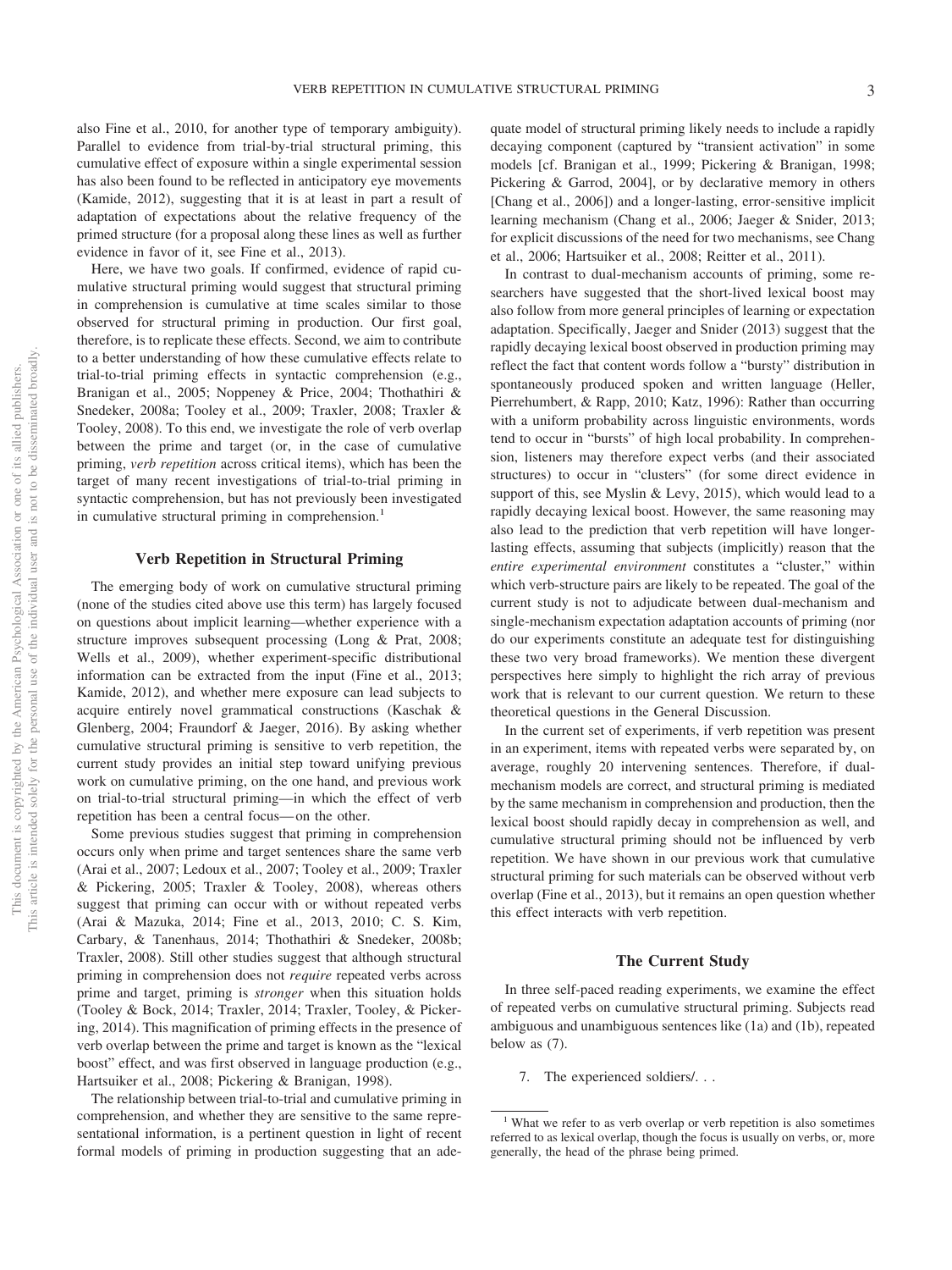- a. . . . warned about the dangers/ *conducted the midnight/* raid. (Ambiguous RC)
- b. . . . who were/warned about the dangers/ *conducted the midnight/* raid. (Unambiguous RC)

Sentences like (7a) are temporarily ambiguous because "warned about the dangers" can be parsed either as the MV phrase of the sentence, or as an RC modifying "soldiers." Previous work has shown that reading times (RTs) during the disambiguating region (i.e., the point in the sentence in which the MV reading is ruled out in [7a], italicized above) are significantly higher for temporarily ambiguous RC sentences relative to unambiguous RC sentences like (7b). We will refer to this difference as the *ambiguity effect* (also known as the garden-path effect, discussed above, cf. Frazier, 1987).

In the experiments reported in this article, the ambiguity was always resolved as an RC. Therefore, cumulative experience in the experimental environment should lead to cumulative priming, which we quantify as the incremental and cumulative reduction in the ambiguity effect.<sup>2</sup> In Experiments 1 and 2, we present subjects with sentences like (7), and measure the change in the ambiguity effect as subjects progress through the experiment. In Experiment 1, verbs were systematically repeated across the experiment; in Experiment 2, a different verb was used in each critical sentence. In Experiment 3, we completely eliminated repetition of all content words, including verbs, nouns, adjectives, and adverbs. We quantitatively compare the cumulative priming effect across experiments to ask what effect verb repetition has on cumulative structural priming in comprehension.

#### **Experiment 1: Cumulative Structural Priming With Verb Repetition**

#### **Method**

**Subjects.** Eighty-eight subjects were recruited via Amazon's crowdsourcing platform, Mechanical Turk. Only subjects with U.S. IP addresses were allowed to participate. Subjects were self-reported native speakers of English, and only subjects with at least a 95% approval rating from previous jobs were included. There is, by now, a wealth of evidence suggesting that psycholinguistic experiments administered over the web replicate results obtained in lab-based experiments, even with online measures such as self-paced reading (e.g., Demberg, 2013; Enochson & Culbertson, 2015; Keller, Gunasekharan, Mayo, & Corley, 2009; Munro et al., 2010).

**Materials.** Critical items were constructed from sentence pairs like (7a) and (7b). Eight different verbs giving rise to the MV/RC ambiguity (*watched*, *washed*, *taught*, *served*, *called*, *warned*, *dropped*, *pushed*) were repeated five times to yield 40 critical items with different lexicalizations apart from the verbs (i.e., different NPs, adjectives). Ambiguity was counterbalanced across two experimental lists.

In addition, each list contained the same 80 fillers. Filler sentences featured a variety of syntactic structures and, crucially, were constructed so as not to include verbs that give rise to the MV/RC ambiguity (e.g., "All the undergraduates in the class had trouble keeping up; The foreign delegates arrived at the embassy surrounded by security guards"). All critical items and fillers, for both experiments, are provided in Appendix A of the online supplemental materials.

Items and fillers were presented in the exact same pseudorandom order in both lists. The pseudorandom order adhered to the constraint that two critical items not occur on consecutive trials, that the same condition not be repeated more than three times in a row, and that the experiment begin and end with filler trials. Moreover, these lists were constructed such that the eight verbs used to create the critical items were presented in five consecutive blocks, and no verb was repeated within a block. Thus, critical items containing the same verb were separated, on average, by eight critical items  $(SD = 3)$  or by an average of 23 critical and filler items  $(SD = 8)$ . Next, the order of the two lists counterbalancing ambiguity was reversed, yielding two presentation orders. This step is important in that it decreases the correlation between item identity and presentation order. This is particularly crucial for experiments on cumulative priming, as it guarantees that effects of *amount of* cumulative exposure to a given syntactic structure is not confounded with the *identity* of the items that contained that structure.

**Procedure.** Subjects read sentences in a self-paced moving window display (Just, Carpenter, & Woolley, 1982). At the beginning of each trial, the sentence appeared on the screen with all nonspace characters replaced by a dash. Subjects pressed the space bar using their dominant hand to view each consecutive word in the sentence. Durations between space bar presses were recorded. At each press of the space bar, the currently viewed word reverted to dashes as the next word was converted to letters. A yes–no comprehension question followed all experimental and filler sentences, with the correct answer to half of all comprehension questions being "yes." Subjects required, at most, 30 min to complete the experiment.

#### **Results**

**Data coding and exclusions.** Following common practice in the analysis of self-paced reading data, RTs less than 100 ms or greater than 2,000 ms were excluded. This resulted in .4% data loss.

Next, we excluded trials on which subjects answered comprehension questions incorrectly, resulting in an additional 7% data loss, averaging across critical items and fillers (within critical items only, there was 9% data loss, with 10% of questions for ambiguous items being answered incorrectly and 8% for unambiguous items being answered incorrectly; this difference was significant, replicating MacDonald, Just, & Carpenter 1992). For all experiments, we excluded subjects with a comprehension question accuracy rate below 80%. No subjects in Experiment 1 were affected by this criterion. After exclusions, the average byparticipants comprehension accuracy was  $93\%$  (*SD* = 3). None of the results for any of the experiments presented here depend on the

 $2 \text{ In the current study, we assume that both unambiguous and ambiguous}$ RCs "count" as RCs to the subject, and that the cumulative effect of observing both is what leads to cumulative syntactic priming. It is possible that temporarily ambiguous RCs would lead to stronger cumulative priming effects (following an account along the lines of that proposed by Kaschak & Glenberg, 2004). We leave this question to future work.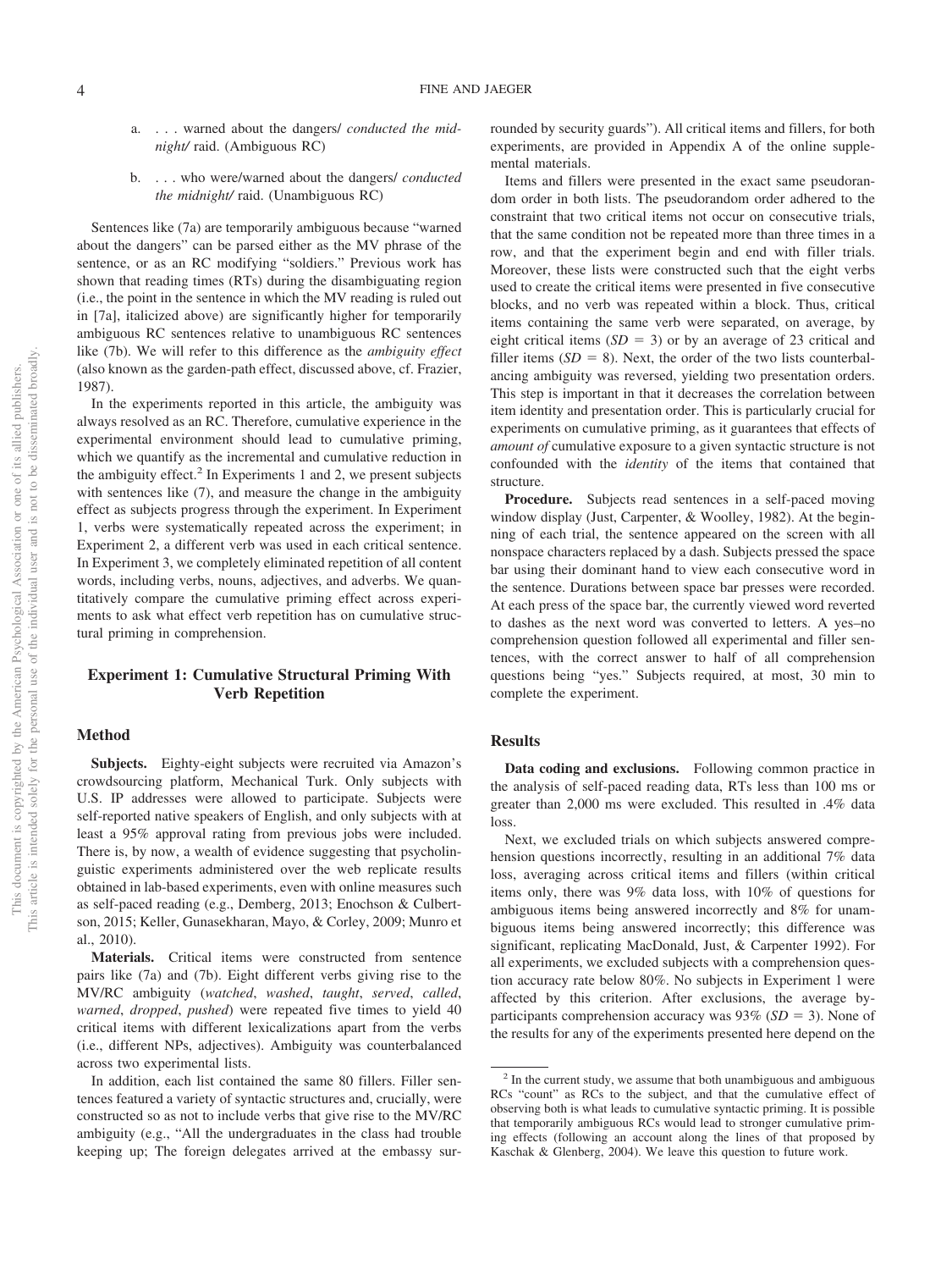exclusion of incorrectly answered items (after we summarize the RT results, we also present an analysis of comprehension question accuracy across all three experiments).

We then performed a residualization step intended to remove the effect of word length on  $log RTs$ .<sup>3</sup> Word length is a strong predictor of word-by-word RTs, and it is standard in analyzing RTs, to regress RTs onto word length and then to use the residuals of this model as a dependent measure (Ferreira & Clifton, 1986). We therefore regressed log RTs in the entire data set (excluding only practice trials) against word length (in characters) using linear mixed effects regression (Baayen, Davidson, & Bates, 2008). The model also included a by-subject random slope for word length. These random effects allow the model to discount mean differences in RTs across subjects as well as variable sensitivity to the effect of word length across subjects. The residuals of this model yield residual log RTs, which will serve as the dependent measure in all analyses reported throughout the manuscript.

**Analysis.** Although the sentences were read one word at a time, for the purposes of analysis, we followed standard practice and segmented sentences into regions indicated by the forward slashes in (7) above. We designate these regions the *subject*, the *relativizer* (only present in unambiguous sentences, e.g., "who were" in [7b]), the *ambiguous region*, the *disambiguating region*, and the *final word*. These regions are the same used by MacDonald et al. (1992).

We begin by plotting by-region mean residual log RTs (i.e., residual log RTs averaged across words within each region) in Figure 1 ). This figure serves to demonstrate that before looking for evidence of structural priming, we have replicated the ambiguity effects found in previous work. Consistent with previous research, Figure 1 shows larger RTs for ambiguous (dark, solid lines) relative to unambiguous (light, dashed lines) sentences. This effect surfaced in the ambiguous and disambiguating regions, and spilled over onto the final word of the sentence (cf. Table 1). This replicates MacDonald et al. (1992), who also found significant ambiguity effects in these three regions.



*Figure 1.* Mean residual log reading times at each sentence region in Experiment 1, plotted separately for ambiguous (dark, solid lines) and unambiguous (light, dashed lines) items. Error bars represent 95% confidence intervals on the means. See the online article for the color version of this figure.

Cumulative structural priming is predicted to surface as a change in the ambiguity effect over the course of the experiment. In the following, we thus focus on the disambiguating region, in which the ambiguity effect is observed (indeed, as shown in Table 1, the effects of interest only surfaced in this region, as predicted). We regressed mean residual log RTs during the disambiguating region onto ambiguity (ambiguous vs. unambiguous), item order (coded 1– 40), and the interaction between the two. In order to control for task adaptation (i.e., an overall speed-up in RTs across all regions as a result of increasing familiarity with the self-paced reading paradigm), we included a main effect of log-transformed *stimulus order*. Stimulus order differs from item order in that it is an index of when an item was presented relative to both items and fillers. Stimulus order therefore captures how long (i.e., for how many trials) subjects have been doing the experiment, providing a measure of adaptation to the self-paced reading task; item order captures the number of RCs observed by subjects at a given point in the experiment, providing a measure of cumulative priming (specifically, the two-way interaction between ambiguity and item order). Here and in all experiments, all predictors were meancentered to reduce collinearity with higher order interactions (remaining fixed effects correlation  $rs < 0.2$ , except for high collinearity between the main effects of item order and log stimulus order,  $r = -.8$ <sup>4</sup>. In this and all other analyses, the maximal random effects structure justified by the design was used (in Experiment 1, this corresponded to random intercepts for subject and item, as well as by-subject and by-item random slopes for ambiguity, item order, and their two-way interaction).

**Results: RTs on the disambiguating region.** There was a main effect of ambiguity: RTs during the disambiguating region were significantly slower in ambiguous sentences relative to unambiguous sentences ( $\beta = .03$ , standard error [*SE*] = .003,  $p <$ .001).5 The main effect of log stimulus order also reached significance  $(\beta = -1, \ SE = .01, \ p < .001)$ , indicating that the disambiguating region was read faster with increasing exposure to the task. The main effect of item order did not reach significance  $(\beta = -.002, SE = .001 p = .2)$ . Crucially, and as predicted, there was a significant two-way interaction between ambiguity and log item order  $(\beta = -.001, SE = .0002, p < .001)$ : The ambiguity

assumption that, for data sets of this size, *t* values with absolute values greater than 1.96 are significant at  $\alpha = .05$ .

<sup>3</sup> We log-transformed raw RTs because this transformation (a) allows RTs to more closely satisfy the assumption of normality, and (b) led to (mildly) better model fits than nontransformed RTs. The results reported in this article do not depend on this decision, though the noncritical ambiguity effect during the *ambiguous* region of Experiment 2 is significant when log-transformed RTs are used, but only marginally significant when non-

transformed RTs are used. <sup>4</sup> In the analyses for all three experiments, item order and log stimulus order have highly correlated effects (i.e., are highly collinear). We leave both in the models reported below because the two are theoretically distinct and often account for unique variance. Neither of the two effects is critical to our argument. By including stimulus order, we rule out the possibility that the critical effect of cumulative priming (i.e., a two-way interaction between ambiguity and item order) is driven by actual changes in subjects' expectations for the RC structure, rather than simply an overall decrease in RTs. In our previous work, we have discussed this issue in detail, ruling out this possibility both statistically and experimentally (see Fine et al., 2010, 2013). Collinearity between these two predictors does not affect the coefficients or standard errors of any other predictors.<br><sup>5</sup> All significance levels are based on the *t* distribution, under the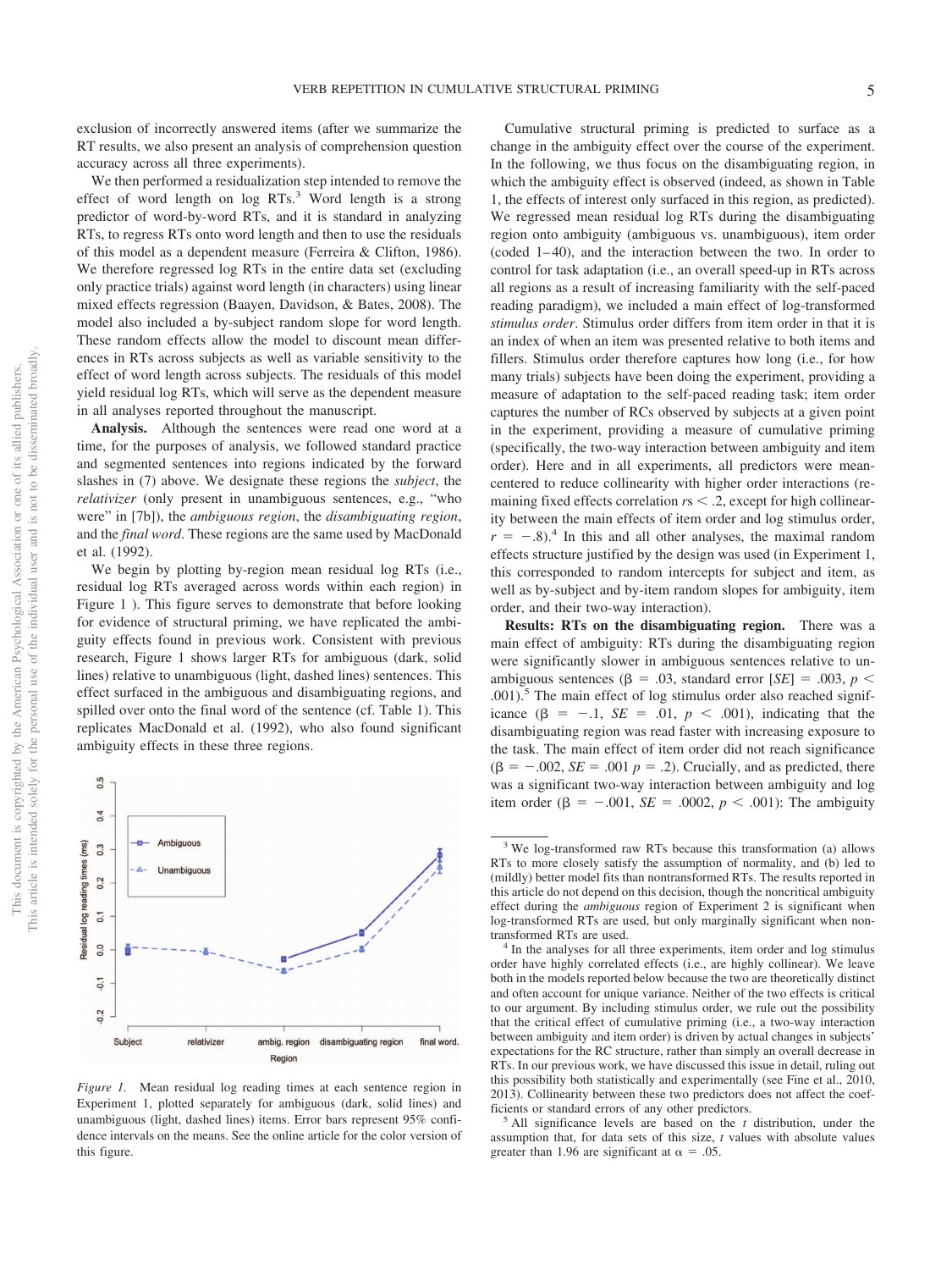Table 1

|                                                                                        |                                       | Subject                                   |                                | Relativizer                      |                                       | Ambiguous region                         |                                       | Disambiguating<br>region                  |                                       | Final word                                |
|----------------------------------------------------------------------------------------|---------------------------------------|-------------------------------------------|--------------------------------|----------------------------------|---------------------------------------|------------------------------------------|---------------------------------------|-------------------------------------------|---------------------------------------|-------------------------------------------|
| Predictor                                                                              |                                       |                                           |                                |                                  |                                       |                                          | ß                                     |                                           |                                       |                                           |
| Item order<br>Log stimulus order<br>Ambiguity $(=$ ambiguous)<br>Ambiguity: Item order | .002<br>$-.130$<br>$-.006$<br>$-.001$ | 1.826<br>$-8.906$<br>$-1.511$<br>$-1.790$ | $-.003$<br>$-.077$<br>NA<br>NA | $-2.245$<br>$-4.512$<br>NA<br>NA | $-.002$<br>$-.108$<br>.019<br>$-.001$ | $-1.494$<br>$-8.564$<br>6.103<br>$-.590$ | $-.002$<br>$-.103$<br>.026<br>$-.001$ | $-1.846$<br>$-7.215$<br>7.516<br>$-4.620$ | $-.004$<br>$-.078$<br>.021<br>$-.001$ | $-2.247$<br>$-2.792$<br>3.210<br>$-1.898$ |

*Coefficients and t Values for Each Predictor (Rows), at Each Sentence Region Columns), in Experiment 1*

*Note.* For data sets of this size, *t* values with an absolute value of 1.96 or greater are significant at  $p \le 0.05$ . Significant effects are in bold. The relativizer region was only present in unambiguous sentences; therefore, the effect of ambiguity cannot be measured at this region. We use NA to indicate this.

effect significantly decreased as subjects observed more and more RCs over the course of the experiment. To graphically demonstrate the effect of item order over and above stimulus order, we residualized raw RTs against both word length and stimulus order. Plotting these residual (log) RTs more clearly reveals the underlying cause of the change of the ambiguity effect—a diminished processing cost for ambiguous RCs relative to unambiguous RCs. This effect is visualized in Figure 2.

The two-way interaction between ambiguity and log item order was observed only during the disambiguating region and (marginally) during the final word, likely reflecting "spillover." The results of the model described above, fit separately to each sentence region, are summarized in Table 1.

**Results: Comprehension question accuracy.** A common concern in experiments like this (and, indeed, a concern raised by our reviewers) is that self-paced reading can be tedious. It is possible that subjects stop paying attention to the sentences they are reading in order to more quickly finish the task. This is sometimes thought to cause increasingly faster RTs, in particular, on difficult sentences such as ambiguous RCs. If this intuition is confirmed, this would constitute a confound. If the RT effects we



*Figure 2.* Change in residual log RTs from Experiment 1 during the disambiguating region for ambiguous (circles and dark, solid line) and unambiguous (triangles and light, dashed line) items as a function of item order. The plot reveals overall speed-ups in RTs as the experiment progresses, as well as a decrease in the ambiguity effect, that is, cumulative syntactic priming.  $RTs$  = reading times;  $RC$  = relative clause. See the online article for the color version of this figure.

reported above are indeed driven by decreasing attention, we should see decreases in the rate of correctly answered comprehension questions.

To address this question, we used mixed-effects logistic regression to analyze comprehension question accuracy on critical trials. For ease of exposition, we present the analyses of comprehension question accuracy for all three experiments here. The comprehension question accuracy for ambiguous and unambiguous items in all three experiments is summarized in Table 2.

We regressed comprehension question accuracy onto ambiguity, item order, and the two-way interaction between these two predictors. The main effect of ambiguity went in the same direction for all three experiments (significant for Experiments 1 and 2): Subjects were more likely to incorrectly answer questions after ambiguous RCs. This replicates previous work (e.g., MacDonald et al., 1992) in suggesting that sentences with ambiguous RCs are indeed harder to process. The main effect of item order was not significant in Experiments 1 and 2, and was positive and marginally significant in Experiment 3 ( $\beta = 0.02$ , *SE* = 0.008, *p* = .09), suggesting that subjects in Experiment 3 became slightly *more* accurate, overall, as the experiment progressed. The crucial twoway interaction between ambiguity and item order was in the same direction in all three experiments (significant in Experiments 1 and 3, and marginally significant in Experiment 2,  $p = .1$ ): Subjects became *better* at answering comprehension questions for ambiguous items relative to unambiguous items (confirmed by simple effect analyses, which found this improvement to be marginally significant for Experiment 1 and significant for Experiment 3); accuracy on unambiguous RCs remained unchanged throughout the experiments (all simple effect analyses,  $p > .2$ ).

The analyses of comprehension question accuracy thus provide no evidence for decreasing attention as a result of boredom or fatigue. Rather, we see—in Experiments 1 and 3—an improvement in comprehension of ambiguous RCs, consistent with the idea that exposure facilitates processing.

#### **Discussion**

The results of Experiment 1 show that, as subjects read RC sentences, the processing advantage conferred by early disambiguating information ("who were," in the example above) on RTs during the later "disambiguating" region diminishes. We interpret this as evidence of cumulative structural priming. This finding replicates previous work on cumulative priming in syntactic comprehension (Farmer et al., 2014; Fine et al., 2013, 2010; Kamide, 2012; Kaschak & Glenberg, 2004; see also Long & Prat, 2008;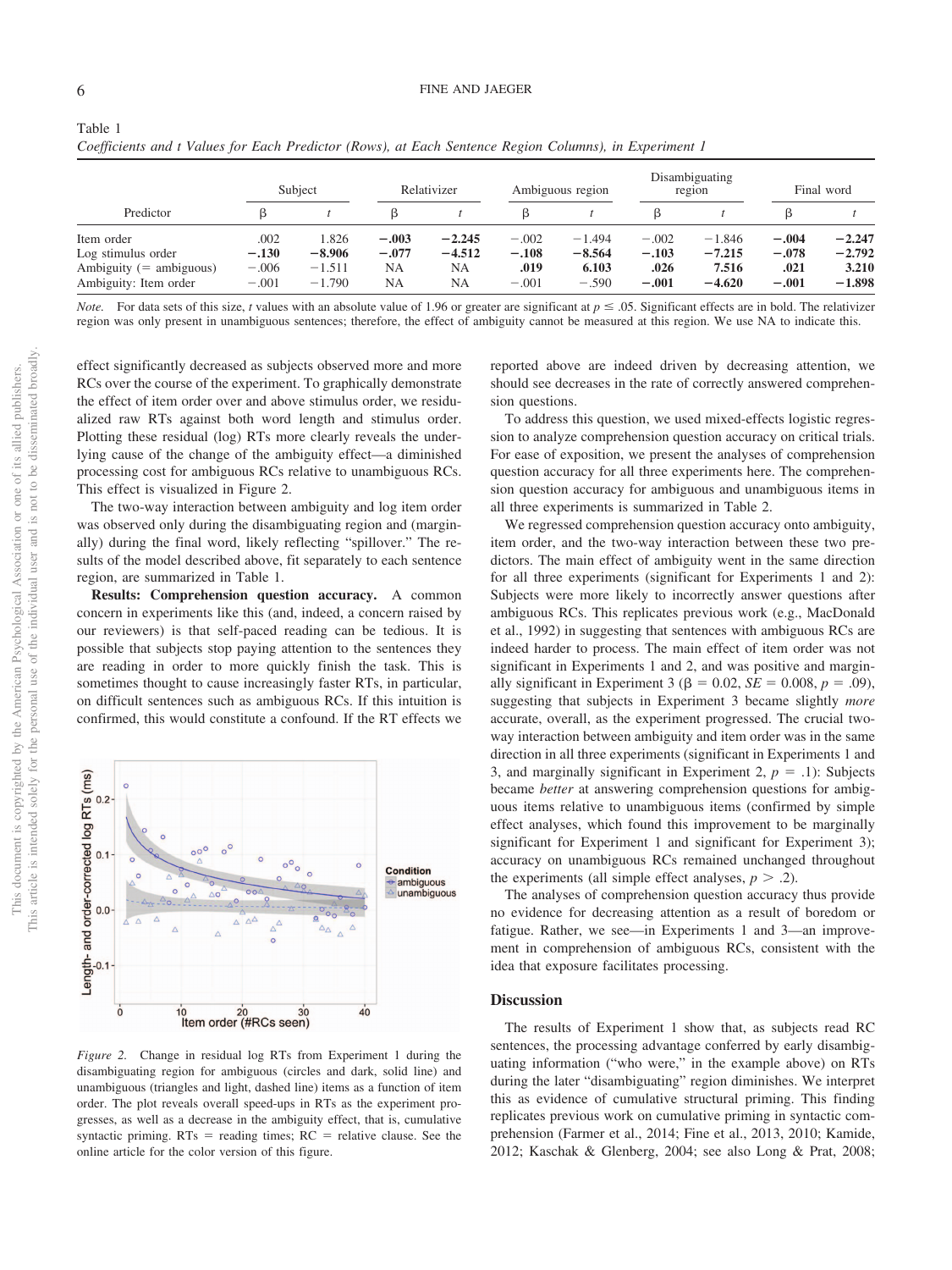Table 2 *Comprehension Question Accuracy Rates (After Subject Exclusions) for Ambiguous and Unambiguous Items in Experiments 1–3*

| Experiment   | Ambiguous | Unambiguous |
|--------------|-----------|-------------|
| Experiment 1 | 10%       | 8%          |
| Experiment 2 | 12%       | 8%          |
| Experiment 3 | 10%       | 8%          |

Wells et al., 2009). In Experiment 2, we ask whether this effect depends on repeated verbs among the critical items.

#### **Experiment 2: Cumulative Structural Priming Without Verb Repetition**

#### **Method**

Experiment 2 involved exactly the same materials and procedure as Experiment 1, but without verb repetition. Eight of the critical items in this experiment were included in Experiment 1. The remaining 32 critical items were created by replacing the verb in one of the critical items from Experiment 1 with a nearsynonym (e.g., changing "pushed" to "shoved" in "An impatient shopper shoved through the doors complained to the manager"). The critical items from Experiment 2 are included in Appendix A of the online supplemental materials.

The same 80 filler sentences were used here as in Experiment 1. Experiment 2 employed the exact same method to create four experimental lists (and two pseudorandom presentation orders) as Experiment 1, although items and fillers were not presented in the same exact order across Experiments 1 and 2.

Eighty subjects saw 40 critical items in one of the four possible lists. Subjects were recruited via Mechanical Turk according to the same procedure described for Experiment 1. Subjects required, at most, 30 min to complete the experiment.

#### **Results**

**Data coding and exclusions.** As in Experiment 1, RTs less than 100 ms or greater than 2,000 ms were excluded before computing residual log RTs. This resulted in 1% data loss. Next, we excluded trials on which subjects answered comprehension questions incorrectly (see Table 2). Two subjects with low accuracy rates on the comprehension questions  $(<80\%)$  were excluded, leaving 78 subjects for the analyses reported below. After excluding these subjects, the average by-participants comprehension accuracy was  $92\%$  (*SD* = 3).

**Analysis.** By-region mean residual log RTs (i.e., averaging across words within each region) are plotted in Figure 3. The same broad patterns evident in Figure 1 are present in Figure 3, with significant ambiguity effects at the ambiguous, disambiguating, and final word regions, replicating both Experiment 1 and Mac-Donald et al. (1992) (cf. Table 3).

We then conducted the same analysis as in Experiment 1 to examine changes in the ambiguity effect over the course of the experiment. As in the analysis of the data from Experiment 1, we centered all predictors. Collinearity was generally low  $(r < .2)$ ,

with the exception of high collinearity between the main effects of item order and log stimulus order  $(r = -.9)$ . The maximal random effects structure justified by the design that would converge corresponded to random intercepts for subject and item, as well as by-subject and by-item random slopes for ambiguity, item order, and their interaction. We found main effects of ambiguity ( $\beta$  = .03, *SE* = .004,  $p < .001$ ), item order ( $\beta = -.005$ , *SE* = .001,  $p <$ .001), and log stimulus order ( $\beta = -.07$ ,  $SE = .01$ ,  $p < .001$ ): As in Experiment 1, residual log RTs during the disambiguating region were overall higher for ambiguous relative to unambiguous items, and decreased with cumulative exposure to RC structures. Finally, there was a significant two-way interaction between ambiguity and log item order (β =  $-.001$ , *SE* = .0001, *p* < .01). We plot this effect in Figure 4, again using length- and stimulus-orderresidualized log RTs.

The two-way interaction was observed in the disambiguating region. As in Experiment 1, the effect reached only marginal significance in the final word region ( $\beta = -.001$ ,  $SE = .0004$ ,  $p =$ .1). The results of this model, fit separately to the data from each sentence region, are summarized in Table 3.

**Comparison of Experiments 1 and 2.** Qualitatively speaking, Experiment 2 replicated Experiment 1: We observed significant main effects— of similar magnitudes— of ambiguity and item order, as well as a two-way interaction between these two variables, in both experiments. Our results so far suggest that verb repetition is not *required* for cumulative priming in syntactic comprehension. This echoes some previous trial-to-trial priming results (Arai & Mazuka, 2014; C. S. Kim et al., 2014; Thothathiri & Snedeker, 2008a, 2008b; Traxler, 2008). Next, we ask whether there is a *quantitative* difference in the priming effect across these experiments that is attributable to verb repetition, that is, a lexical boost effect in cumulative priming in comprehension.

First, we computed residual log RTs using the aggregated data from Experiments 1 and 2 in the manner described above (analyzing raw RTs returns identical results). This residualization step was



*Figure 3.* Mean residual log reading times at each sentence region in Experiment 2, plotted separately for ambiguous (dark, solid lines) and unambiguous (light, dashed lines) items. Error bars represent 95% confidence intervals on the means. See the online article for the color version of this figure.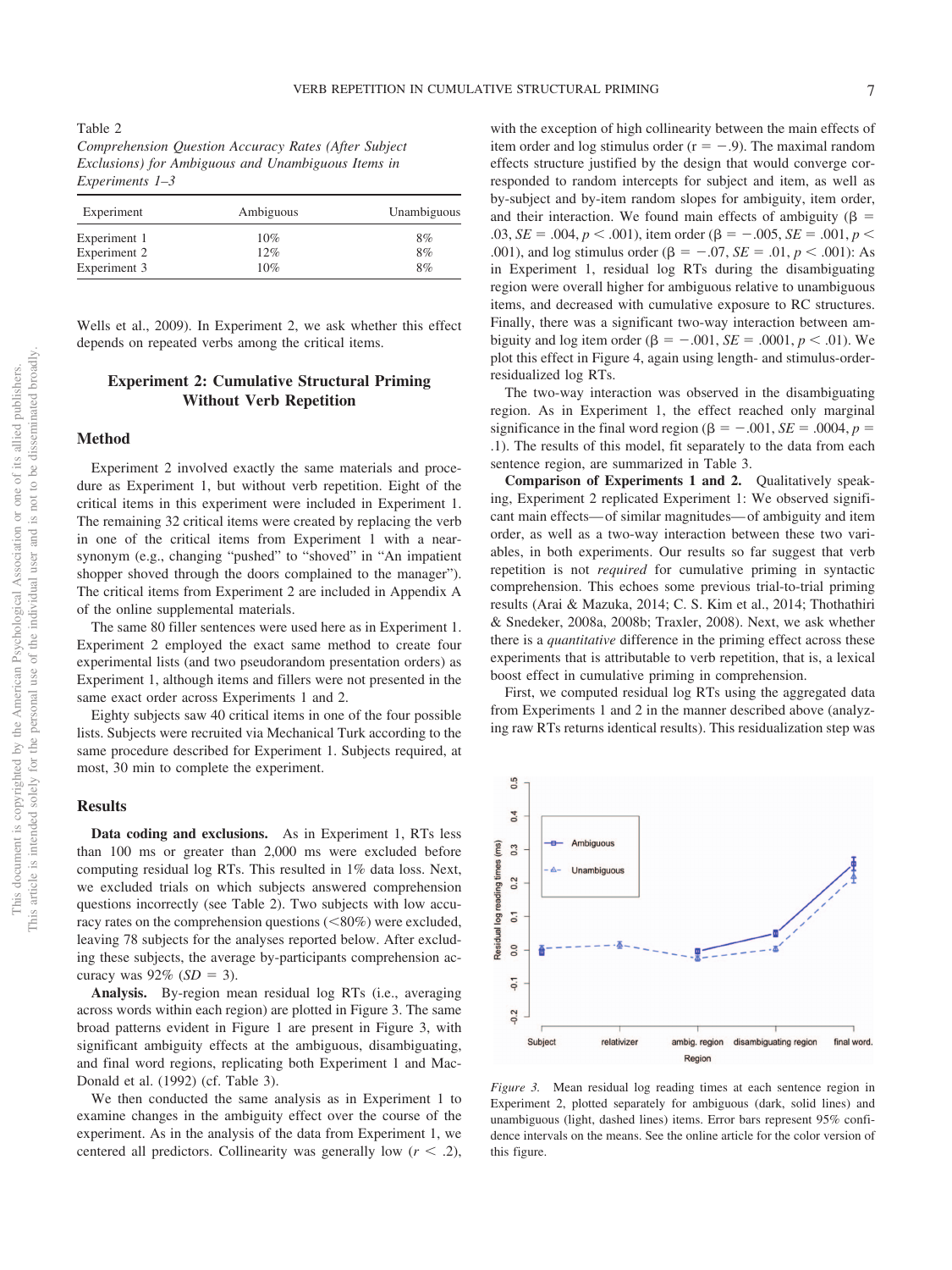This document is copyrighted by the American Psychological Association or one of its allied publishers. This article is intended solely for the personal use of the individual user and is not to be disseminated broadly.

This article is intended solely for the personal use of the individual user and is not to be disseminated broadly. This document is copyrighted by the American Psychological Association or one of its allied publishers.

Table 3

|                                                                                       |                                       | Subject                                  |                                 | Relativizer                             |                                    | Ambiguous region                       |                                       | Disambiguating<br>region                  |                                       | Final word                                |
|---------------------------------------------------------------------------------------|---------------------------------------|------------------------------------------|---------------------------------|-----------------------------------------|------------------------------------|----------------------------------------|---------------------------------------|-------------------------------------------|---------------------------------------|-------------------------------------------|
| Predictor                                                                             |                                       |                                          |                                 |                                         |                                    |                                        |                                       |                                           |                                       |                                           |
| Item order<br>Log stimulus order<br>Ambiguity $(=$ ambiguous)<br>Ambiguity-Item order | $-.002$<br>$-.078$<br>$-.002$<br>.001 | $-1.415$<br>$-4.636$<br>$-.569$<br>1.068 | $-.002$<br>$-.083$<br>NA<br>NA. | $-1.612$<br>$-3.658$<br>NA<br><b>NA</b> | $-.003$<br>$-.085$<br>.012<br>.001 | $-2.698$<br>$-5.635$<br>2.218<br>1.039 | $-.005$<br>$-.071$<br>.026<br>$-.001$ | $-3.810$<br>$-5.185$<br>5.848<br>$-2.405$ | $-.005$<br>$-.083$<br>.022<br>$-.001$ | $-2.757$<br>$-3.818$<br>3.149<br>$-1.768$ |

*Coefficients and t Values for Each Predictor (Rows), at Each Sentence Region Columns), in Experiment 2*

*Note.* For data sets of this size, *t* values with an absolute value of 1.96 or greater are significant at  $p \le 0.05$ . Significant effects are in bold. The relativizer region was only present in unambiguous sentences; therefore, the effect of ambiguity cannot be measured at this region. We use NA to indicate this.

repeated on the aggregated data so that our analysis can detect experiment-specific effects (all effects replicate if RTs are residualized separately for each experiment and then combined). Next, we analyzed residual log RTs against the full factorial design of ambiguity, item order, and experiment (Experiment 1 or Experiment 2), as well as a main effect of log stimulus order. We included random intercepts for subjects and items, as well as by-subject and by-item random slopes for ambiguity, item order, and their two-way interaction).

Replicating the separate analyses of Experiments 1 and 2, the aggregate analysis of the disambiguation region revealed significant main effects of ambiguity ( $\beta = .03$ ,  $SE = .003$ ,  $p < .001$ ), item order ( $\beta = -.003$ ,  $SE = .001$ ,  $p < .01$ ), log stimulus order  $(\beta = -1, \, SE = .001, \, p < .001)$ , and the interaction between ambiguity and item order ( $\beta = -.001$ ,  $SE = .0001$ ,  $p < .001$ ).

Most germane to the question of whether the effects observed across the two experiments differed in any way, neither the main effect of experiment nor any of the interactions in which it participated reached significance on the disambiguating region (*p*s



*Figure 4.* Change in residual log RTs from Experiment 2 during the disambiguating region for ambiguous (squares and dark, solid line) and unambiguous (triangles and light, dashed line) items as a function of item order. The plot reveals overall speed-ups in RTs as the experiment progresses, as well as a decrease in the ambiguity effect, that is, cumulative syntactic priming.  $RTs$  = reading times;  $RC$  = relative clause. See the online article for the color version of this figure.

.4). The results for all other sentence regions are summarized in Table 4.

With few exceptions, the results at all other sentence regions are as expected, with significant effects of stimulus order across all regions (and effects of item order at the disambiguating and final word regions), ambiguity effects at the ambiguous, disambiguating, and final word regions, and a two-way interaction between ambiguity and item order during the disambiguating region and the final word region.

Two effects were not expected. First, there was a main effect of experiment during the ambiguous region: during this region, residual log RTs were slightly lower for Experiment 1 than Experiment 2. This is somewhat surprising because the material during these regions was the same across experiments, except for the verb (the effect of experiment remains significant even when the verb is excluded from this region, though it is possible that such a lexical priming effect could spill over into the rest of the ambiguous region<sup>6</sup>). A second possible explanation for this effect is that the different semantic properties of the verbs across the two experiments generate different expectations during the ambiguous region, leading to differences in overall RTs in the ambiguous region.<sup>7</sup> There was also an unexpected effect of the three-way interaction during the subject region. We have no explanation for this effect.

#### **Discussion**

We manipulated verb repetition across Experiments 1 and 2 and found that the cumulative priming effect is of a quantitatively indistinguishable magnitude in both experiments. The results are consistent with the hypothesis that priming in comprehension is guided by the same mechanism as priming in production, and that this mechanism is comprised of a long-lasting implicit learning mechanism that is not sensitive to repeated lexical material and a short-lived advantage for repeated verbs, resulting from either declarative memory (Chang et al., 2006) or transient boosts in the activation of lemma information (Branigan et al., 1999; Malhotra, 2009).

<sup>&</sup>lt;sup>6</sup> We thank an anonymous reviewer for this suggestion.

<sup>&</sup>lt;sup>7</sup> It seems unlikely that the main effect of experiment is responsible for the lack of a significant three-way interaction at the disambiguating region, though it is possible that the different thematic relations, tied to different verbs, across the two experiments worked against, and thereby masked, an underlying difference in the adaptation effects across the two experiments.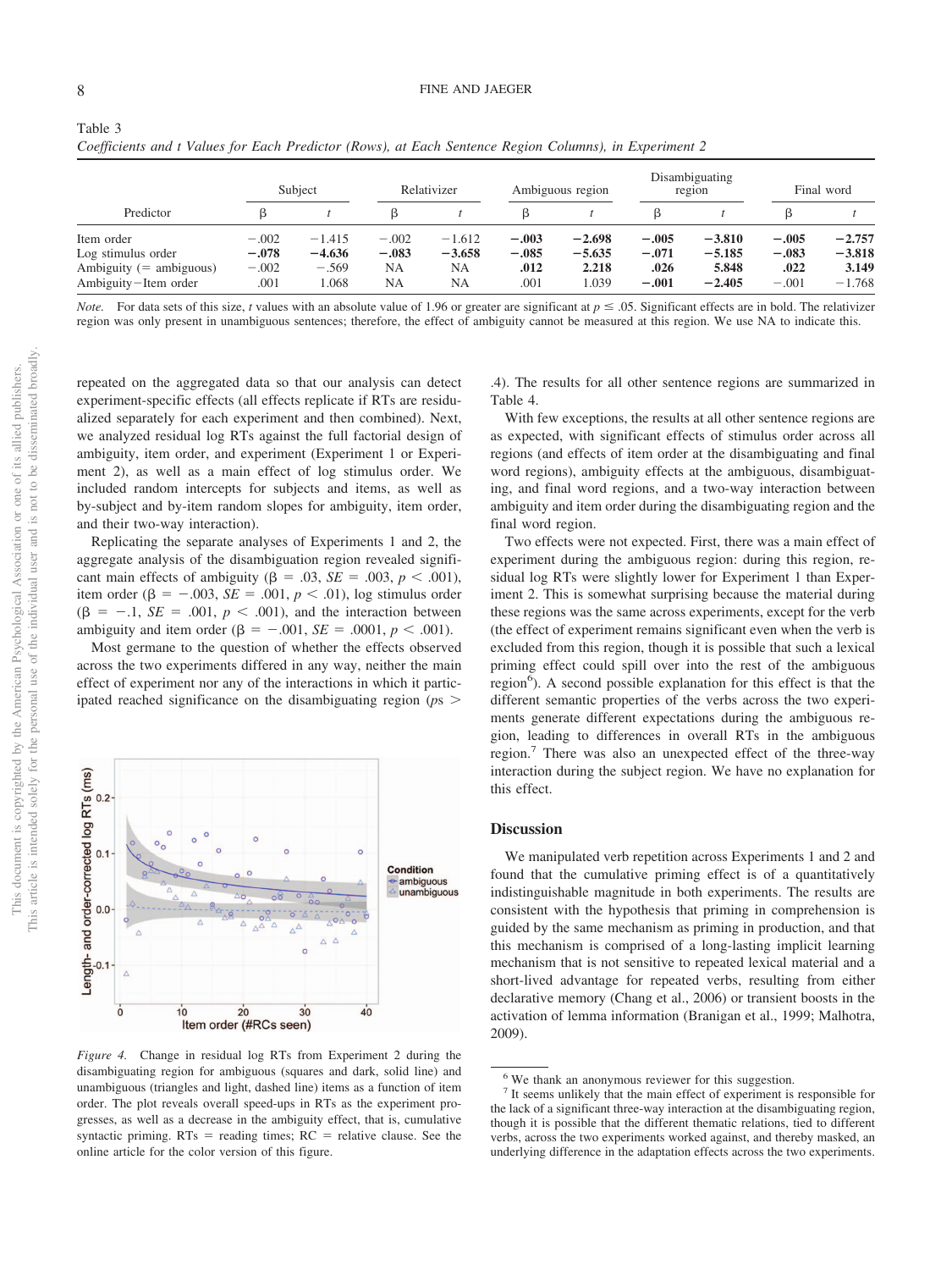Table 4 *Coefficients (and t Values) for Each Predictor (Rows), at Each Sentence Region Columns), for the Combined Data From Experiments 1 and 2*

|                                  | Subject |          | Relativizer |           | Ambiguous region |          | Disambiguating<br>region |          | Final word |          |
|----------------------------------|---------|----------|-------------|-----------|------------------|----------|--------------------------|----------|------------|----------|
| Predictor                        | β       |          | β           |           | β                |          | β                        |          |            |          |
| Experiment $(=$ repeated)        | .004    | .622     | .007        | 1.124     | $-.013$          | $-2.828$ | .003                     | .482     | .017       | 1.106    |
| Item order                       | $-.001$ | $-.169$  | $-.002$     | $-1.555$  | $-.003$          | $-2.957$ | $-.003$                  | $-3.951$ | $-.004$    | $-3.266$ |
| Log stimulus order               | $-.997$ | $-8.769$ | $-.094$     | $-6.599$  | $-.096$          | $-9.319$ | $-.086$                  | $-8.310$ | $-.085$    | $-4.808$ |
| Ambiguity $(=$ ambiguous)        | $-.003$ | $-1.472$ | <b>NA</b>   | NA        | .015             | 5.082    | .026                     | 9.430    | .022       | 4.579    |
| Experiment: Item order           | .001    | .586     | $-.001$     | $-.190$   | .001             | .435     | .001                     | .454     | .001       | .902     |
| Experiment: Ambiguity            | $-.002$ | $-.698$  | <b>NA</b>   | NA        | .004             | 1.214    | $-.001$                  | $-.074$  | $-.001$    | $-.009$  |
| Ambiguity: Item order            | $-.001$ | $-.756$  | <b>NA</b>   | NA        | .001             | .626     | $-.001$                  | $-5.048$ | $-.001$    | $-2.412$ |
| Experiment: Ambiguity–Item order | $-.001$ | $-2.007$ | <b>NA</b>   | <b>NA</b> | $-.003$          | $-1.207$ | $-.001$                  | $-.785$  | $-.001$    | $-.128$  |

*Note.* For data sets of this size, *t* values with an absolute value of 1.96 or greater are significant at  $p \le 0.05$ . Significant effects are in bold. The relativizer region was only present in unambiguous sentences; therefore, the effect of ambiguity cannot be measured at this region. We use NA to indicate this.

#### **Experiment 3: Cumulative Structural Priming Without Any Lexical Repetition**

#### **Method**

Experiment 3 involved a modified version of the design and materials used in Experiments 1 and 2. Both Experiments 1 and 2 unintentionally contained repetition of lexical items apart from the verb (see Appendix A of the online supplemental materials). Twenty nonverb content words were repeated, on average, two times  $(SD = 0.3)$ , averaging across all sentence regions. This affected 25 out of 40 items (that is, 60% of items contained one content word, e.g., "hot," that also occurred in another critical item). This nonverb lexical repetition was identical across Experiments 1 and 2. Such nonverb repetition across Experiments 1 and 2 is compatible with our goal to assess the effect of verb overlap on cumulative structural priming (most of previous work has focused on the role of verb overlap, or, more generally, lexical repetition of the *head* of the structure).

However, there is also some evidence from production that nonhead repetition can also affect structural priming. For instance, Cleland and Pickering (2003) find stronger priming effects in production when prime and target share a subject NP (see also Snider, 2008). Between our Experiments 1 and 2, seven out of 40 critical items contained subject NPs that overlapped lexically with the subject NPs of other items. It is thus possible that we failed to find a difference between Experiments 1 and 2 because repeated nouns, adjectives, and adverbs strengthened the priming effects in both experiments, making it harder to detect an effect of verb repetition. To address this possibility, care was taken in Experiment 3 to eliminate all repeated content words across critical and filler items. Additional motivation for Experiment 3 comes from the fact that the comparison of Experiments 1 and 2 yielded a null effect with regard to verb overlap. One must always exercise caution when interpreting null effects, and replicating the effect constitutes good practice as an initial step in interpreting it.

Experiment 3 employed the exact same procedure as Experiments 1 and 2 above. Eighty subjects participated in this study, and three were removed because of low  $(< 80\%)$  accuracy rates on the comprehension questions.

#### **Results**

**Data coding and exclusions.** We excluded trials with abnormally high ( $>2,000$ ms) and low ( $<100$ ms) RTs, as well as trials on which subjects answered comprehension questions incorrectly. After exclusions, mean by-subject accuracy on the comprehension questions was  $93\%$  (*SD* = 3), averaging across critical items and fillers.

**Analysis.** By-region mean residual log RTs (i.e., averaging across words within each region) are plotted in Figure 5. The same broad patterns evident in Figures 1 and 3 are present in Figure 5, with significant ambiguity effects at the ambiguous, disambiguating, and final word regions, replicating Experiments 1 and 2 and MacDonald et al. (1992) (cf. Table 5). One unexpected effect of ambiguity was observed during the subject region—with unambiguous items being read more *slowly*. We comment on this below.

We analyzed residual log RTs during the disambiguating region using the same modeling procedure employed in the analysis of the data from Experiments 1 and 2. The model included random intercepts for subjects and items, as well as by-subject and by-item random slopes for ambiguity, item order, and their interaction. This experiment replicated Experiments 1 and 2: There were significant main effects of ambiguity ( $\beta$  = .03, *SE* = .004 *p* < .001) and log stimulus order ( $\beta = -.1$ ,  $SE = .02$   $p < .001$ ). The main effect of item order did not reach significance ( $\beta = .001$ ,  $SE = .001$ ,  $p = .6$ ). Crucially, we observed the predicted two-way interaction between ambiguity and item order ( $\beta = -.001$ , *SE* = .0001,  $p < .001$ ). The two-way interaction is shown in Figure 6. Once again, we visualize the cumulative priming effect using length- and stimulus-order-residualized log RTs

We summarize the results of the regression model described above, fit separately to the data from each sentence region, in Table 5.

The two-way interaction was observed only during the disambiguating region, but not in the final word region (the latter was significant in Experiment 1 and marginally significant in Experiment 2). The ambiguity effect was observed at the ambiguous region, the disambiguating region, and the final word, replicating Experiments 1 and 2, as well as MacDonald et al. (1992). We also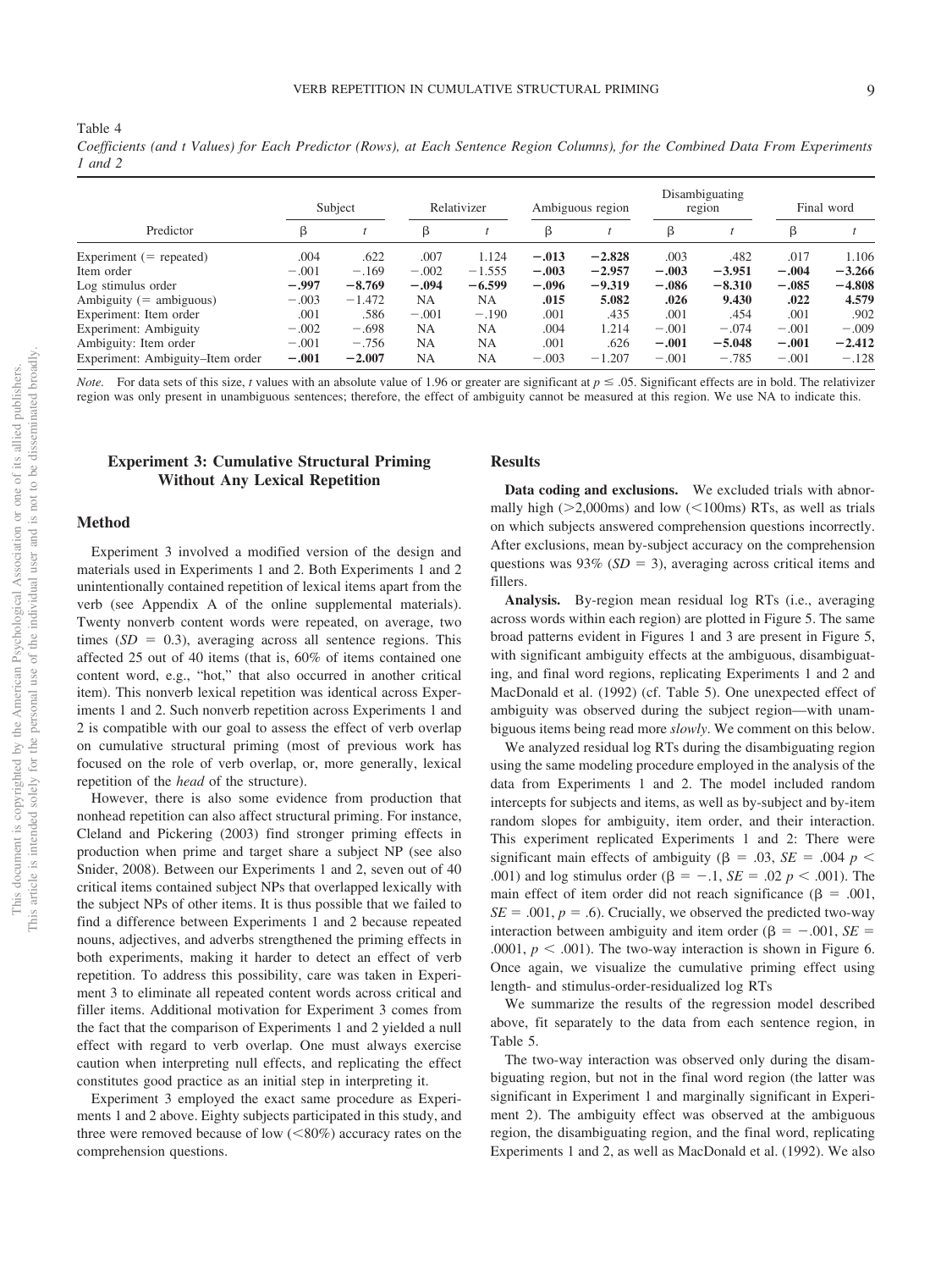

*Figure 5.* Mean residual log reading times at each sentence region in Experiment 3, plotted separately for ambiguous (dark, solid lines) and unambiguous (light, dashed lines) items. Error bars represent 95% confidence intervals on the means. See the online article for the color version of this figure.

observed an effect of log stimulus order across all regions, reflecting overall speedup in RTs over the course of the experiment.

In Experiment 3, we also observed an unexpected "ambiguity effect"—slightly greater RTs for *un*ambiguous sentences— during the subject region. This effect was surprising given that the material during the subject region was identical across ambiguous and unambiguous sentences, which might explain the small magnitude of the effect. We have no explanation for this effect.

**Comparing Experiments 1 and 3.** We next tested whether there were any differences in the cumulative structural priming effects observed across Experiments 1 and 3. As in the comparison of the data from Experiments 1 and 2, we began by computing residual log RTs using the aggregated data from Experiments 1 and 3. Next, we regressed residual log RTs onto the full factorial design of ambiguity, item order, and experiment (Experiment 1 or Experiment 2), as well as a main effect of log stimulus order. We included the maximal random effects structure justified by the design (i.e., random intercepts for subjects and items, as well as by-subject and by-item random slopes for ambiguity, item order, and their two-way interaction).

The results of this comparison echo the results of the comparison, above, of Experiments 1 and 2. We found—replicating the

analyses of each of the separate experiments—a significant main effect of log stimulus order ( $\beta = -.1$ ,  $SE = .005$ ,  $p < .001$ ), a significant main effect of ambiguity ( $\beta$  = .03, *SE* = .005, *p* < .001), and a significant two-way interaction between ambiguity and item order  $(\beta = -.001, p < .001)$ . Moreover, the three-way interaction between ambiguity, item order, and experiment which captures the quantitative difference in the magnitude of the cumulative structural priming effects across the two experiments—was not significant  $(p = .5)$ . In other words, even after completely removing repeated lexical items from the materials used in Experiment 2, there is no evidence that cumulative syntactic priming in comprehension is any weaker than in Experiment 1, in which verbs were systematically repeated (and other content words were unsystematically repeated). The results of this model, fit separately to each sentence region, are summarized in Table 6.

Echoing the results of Experiments 1 and 3, we observed a main effect of log stimulus order across all sentence regions (with a significant main effect of item order only during the final word), as well as a significant main effect of ambiguity during the ambiguous, disambiguating, and final word regions. The two-way interaction between ambiguity and item order was also observed at the disambiguating region. As in the separate analysis of Experiment 3, we observed a significant main effect of ambiguity during the subject region, such that unambiguous items were read more slowly during this region. This effect was not observed during the subject region in the separate analysis of Experiment 1, though the two-way interaction between experiment and ambiguity during the subject region only approached significance ( $\beta = .003$ ,  $SE = .01$ ,  $p = .19$ ).

Finally, replicating the comparison of Experiments 1 and 2 above, we found the same two, somewhat surprising effects. First, there was a main effect of experiment during the ambiguous region, such that RTs were slightly faster for Experiment 1 relative to Experiment 3 (again, the effect was driven by Experiment 1). As stated above, this effect may be attributable to different semantic properties of the verbs across the two experiments generating different expectations during the ambiguous region, leading to differences in overall RTs in the ambiguous region (recall that the same verbs were used in Experiments 2 and 3). Second, a hint of the unexpected three-way interaction between ambiguity, item order, and experiment— observed in the comparison of Experiments 1 and 2—was observed here (marginally significant at  $p =$ .1). That these two effects replicate to some degree is not surprising, as (a) both comparisons involve Experiment 1, and (b) Experiments 2 and 3 were mostly identical stimuli (the same differ-

Table 5

*Coefficients and t Values for Each Predictor (Rows), at Each Sentence Region Columns), in Experiment 3*

|                                                                                             |                                    | Subject                              | Relativizer                           |                                               | Ambiguous region                      |                                         | Disambiguating<br>region           |                                       | Final word                            |                                          |
|---------------------------------------------------------------------------------------------|------------------------------------|--------------------------------------|---------------------------------------|-----------------------------------------------|---------------------------------------|-----------------------------------------|------------------------------------|---------------------------------------|---------------------------------------|------------------------------------------|
| Predictor                                                                                   |                                    |                                      |                                       |                                               |                                       |                                         |                                    |                                       |                                       |                                          |
| Item order<br>Log stimulus order<br>Ambiguity $(=\text{ambiguous})$<br>Ambiguity–Item order | .001<br>$-.086$<br>$-.012$<br>.001 | .667<br>$-5.028$<br>$-3.287$<br>.283 | $-.001$<br>$-.071$<br>NΑ<br><b>NA</b> | $-.957$<br>$-3.375$<br><b>NA</b><br><b>NA</b> | $-.001$<br>$-.111$<br>.099<br>$-.001$ | $-.041$<br>$-5.942$<br>2.185<br>$-.177$ | .001<br>$-.129$<br>.027<br>$-.001$ | .719<br>$-6.985$<br>6.232<br>$-3.327$ | $-.003$<br>$-.102$<br>.021<br>$-.001$ | $-1.232$<br>$-3.405$<br>4.114<br>$-.075$ |

*Note.* For data sets of this size, *t* values with an absolute value of 1.96 or greater are significant at  $p \le 0.05$ . Significant effects are in bold. The relativizer region was only present in unambiguous sentences; therefore, the effect of ambiguity cannot be measured at this region. We use NA to indicate this.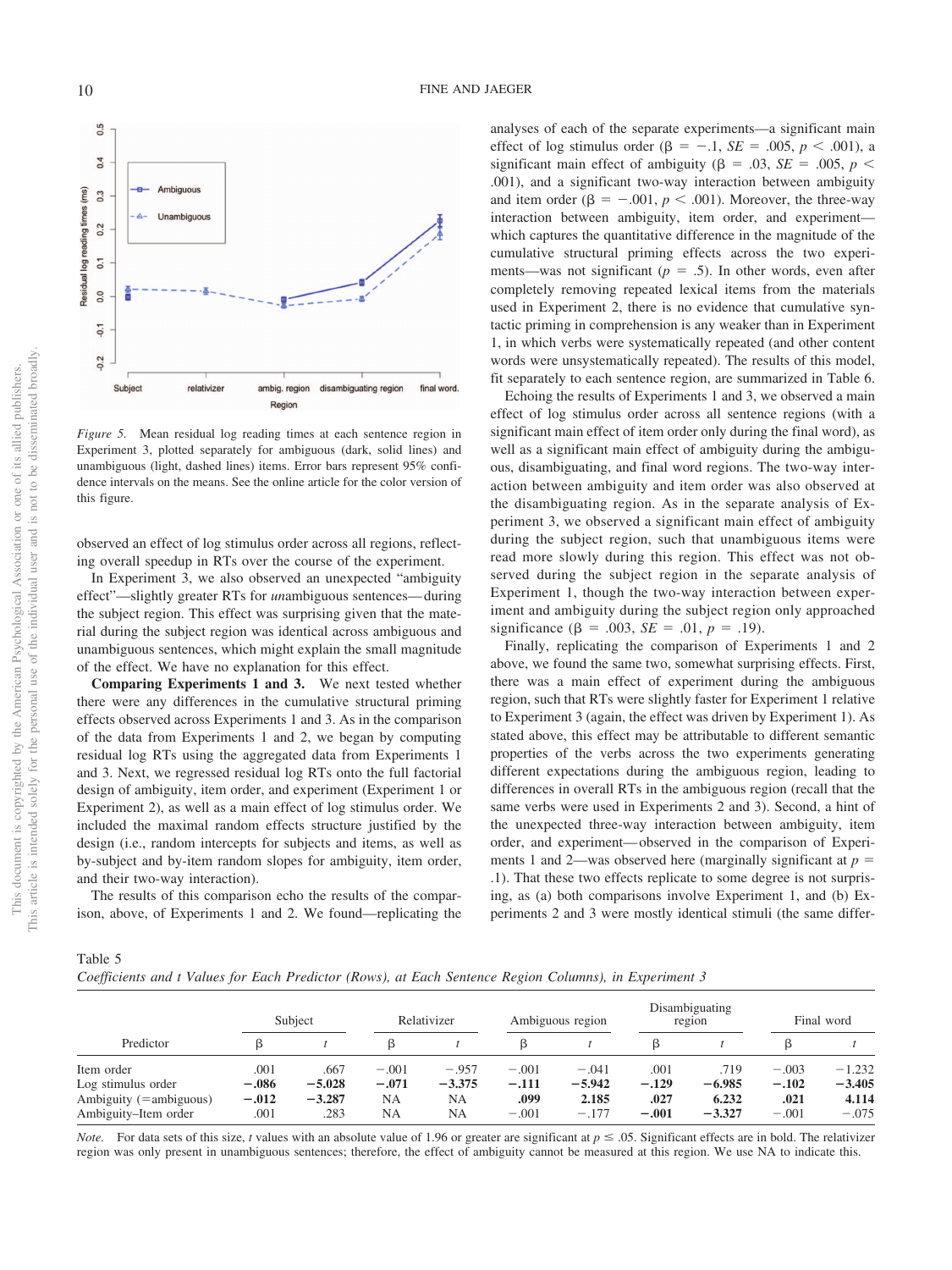

*Figure 6.* Change in residual log RTs from Experiment 3 during the disambiguating region for ambiguous (squares and dark, solid line) and unambiguous (triangles and light, dashed line) items as a function of item order. The plot reveals overall speed-ups in RTs as the experiment progresses, as well as a decrease in the ambiguity effect, that is, cumulative structural priming.  $RTs$  = reading times;  $RC$  = relative clause. See the online article for the color version of this figure.

ences were not observed when comparing Experiments 2 and 3,  $p > .5$ ).

#### **Discussion**

In Experiment 3, we sought to replicate the cumulative structural priming effects observed in Experiments 1 and 2 after removing all repeated content words in the materials of Experiments 1 and 2. By replicating the crucial effects of Experiments 1 and 2—main effects of ambiguity and log stimulus order, as well as a two-way interaction between ambiguity and item order during the disambiguating region—the results of Experiment 3 provide further evidence for cumulative structural priming in comprehension that does not require verb repetition. In short, the results of Experiment 3—as well as the results of the comparison of Experiments 1 and 3—suggest that cumulative syntactic priming in

comprehension does not depend on lexical repetition. In the General Discussion, we elaborate on the ramifications of our results.

#### **General Discussion**

This article set out to examine whether cumulative priming during syntactic comprehension is sensitive to verb repetition. In three self-paced reading experiments, we found clear evidence for cumulative structural priming, but no evidence that this effect depended on verb repetition. Specifically, independent of verb repetition, we found that the ambiguity effect for MV/RCambiguous sentences significantly diminished—and eventually was undone completely—as subjects accumulated experience with RCs.

Before discussing the theoretical implications of our results, two points bear brief emphasis. The first is that a failure to observe an effect of verb repetition is a null effect, and one must always exercise caution when interpreting such effects. That being said, it is important to note that several previous articles have claimed that there is *no* structural priming in comprehension without verb overlap (Arai et al., 2007; Ledoux et al., 2007; Tooley et al., 2009; Traxler & Pickering, 2005; Traxler & Tooley, 2008). Given that we observe strong cumulative priming, a "null effect" of a boost for verb overlap—when priming is still observed both with and without overlap—is informative. Second, results like those reported in this article suggest that traditional sentence processing experiments employing similar designs may be systematically underestimating the magnitude of garden-path and other effects (see Fine et al., 2013, and Jaeger, 2010, for further discussion).

#### **The Lexical Boost and the Mechanism(s) Underlying Structural Priming**

As we discussed in the introduction, the current study builds on previous work on cumulative priming in comprehension (Fine et al., 2013; Kamide, 2012; Kaschak & Glenberg, 2004; Long & Prat, 2008; Wells et al., 2009), and extends this work by examining cumulative priming along a dimension previously overlooked in that literature (verb repetition) that has been discussed extensively in the trial-to-trial priming literature.

Table 6

*Coefficients and t Values for Each Predictor (Rows), at Each Sentence Region Columns), for the Combined Data From Experiments 1 and 3*

|                                  | Subject |          | Relativizer |           | Ambiguous region |          | Disambiguating<br>region |          | Final word |          |
|----------------------------------|---------|----------|-------------|-----------|------------------|----------|--------------------------|----------|------------|----------|
| Predictor                        |         |          | β           |           | β                |          | ß                        |          | ß          |          |
| Experiment $(= 1)$               | .006    | .893     | $-.001$     | $-1.838$  | $-.016$          | $-3.596$ | .003                     | .472     | .029       | 1.887    |
| Item order                       | .002    | 1.872    | $-.002$     | $-1.576$  | $-.001$          | $-1.317$ | $-.001$                  | $-1.275$ | $-.003$    | $-2.170$ |
| Log stimulus order               | $-.110$ | $-9.753$ | $-.077$     | $-4.519$  | $-.103$          | $-9.151$ | $-.106$                  | $-9.267$ | $-.091$    | $-4.250$ |
| Ambiguity (=ambiguous)           | $-.009$ | $-3.654$ | NA          | <b>NA</b> | .014             | 5.346    | .026                     | 9.768    | .022       | 5.162    |
| Experiment: Item order           | .001    | 1.417    | $-.001$     | $-1.509$  | $-.001$          | $-1.340$ | $-.001$                  | $-1.625$ | $-.001$    | $-.399$  |
| Experiment: Ambiguity            | $-.003$ | $-1.326$ | NA          | <b>NA</b> | .005             | 1.717    | $-.001$                  | $-.290$  | $-.001$    | $-.049$  |
| Ambiguity: Item order            | $-.001$ | $-1.119$ | <b>NA</b>   | NA        | $-.001$          | $-.553$  | $-.001$                  | $-4.692$ | $-.001$    | $-1.469$ |
| Experiment: Ambiguity–Item order | .001    | 1.658    | <b>NA</b>   | <b>NA</b> | $-.001$          | $-.173$  | $-.001$                  | $-.412$  | $-.001$    | $-1.296$ |

*Note.* For data sets of this size, *t* values with an absolute value of 1.96 or greater are significant at  $p \le 0.05$ . Significant effects are in bold. The relativizer region was only present in unambiguous sentences; therefore, the effect of ambiguity cannot be measured at this region. We use NA to indicate this.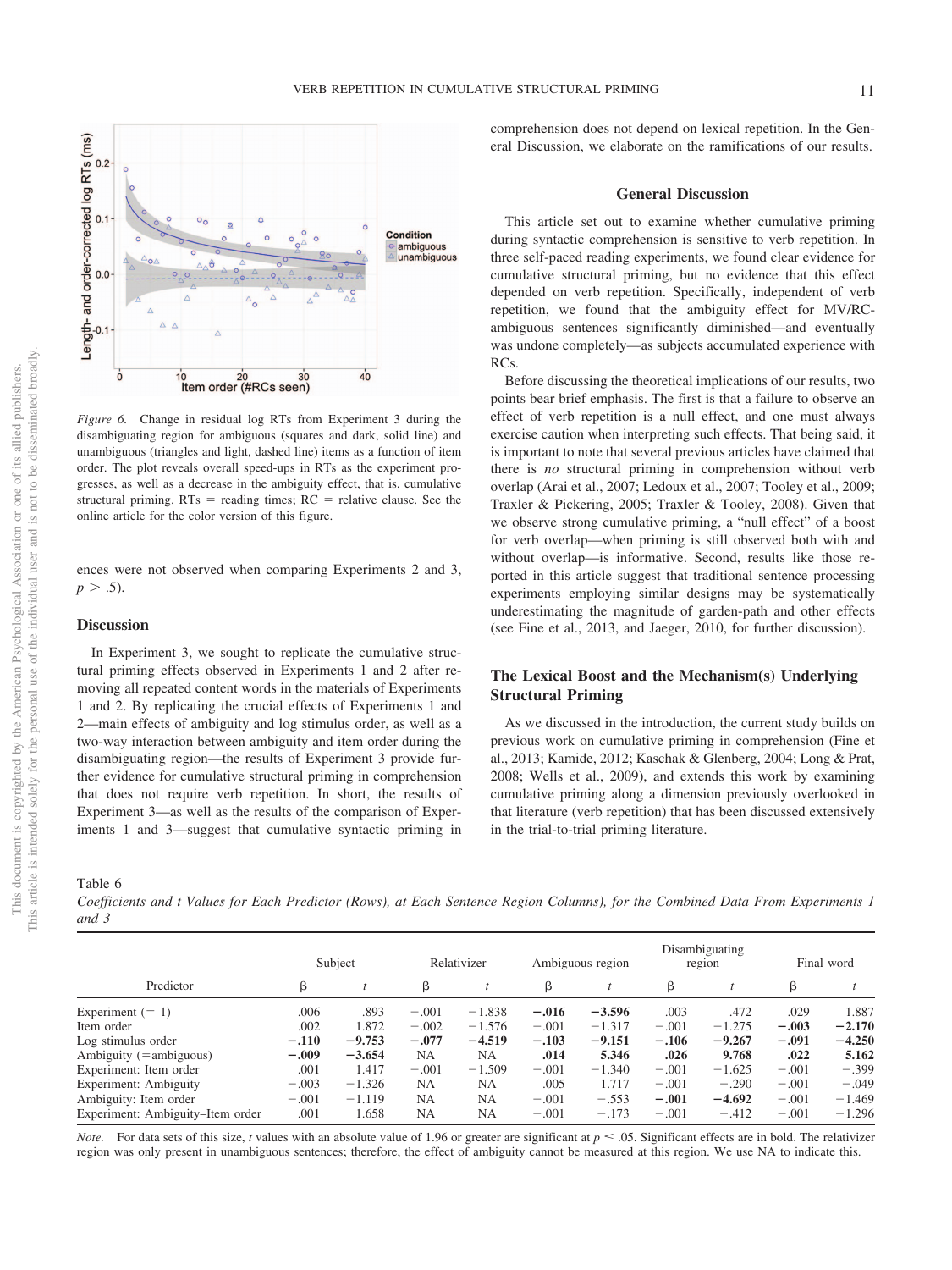Although there is some amount of equivocation with respect to this question in trial-to-trial priming in comprehension, the emerging consensus seems to be that structural priming does not require repeated verbs, but can be strengthened (or "boosted") by it (Tooley & Bock, 2014; Traxler, 2014; Traxler et al., 2014). In syntactic production, a much more substantial body of work on structural priming has also shown evidence for a lexical boost (Hartsuiker et al., 2008; Pickering & Branigan, 1998). Interestingly, in syntactic production, although priming effects for lexically independent syntactic structures seem to be long-lived, the lexical boost appears to rapidly decay (but see Coyle & Kaschak, 2008). This poses one of the central empirical challenges for models of priming in syntactic production: Transient activation accounts readily explain short-lived as well as lexically specific priming effects (e.g., Pickering & Branigan, 1998) but do not explain longer-lasting, learning-based effects. By contrast, implicit learning accounts readily explain long-lasting effects of abstract structural priming, but do not easily explain the lexical boost. In response to this challenge, current models of structural priming in production often propose a mechanism comprised of two components— one suitable to capturing short-lived changes in the processing of a given structure, and another capturing longer-lasting changes. For example, Reitter et al. (2011) proposed an ACT-R based model of priming in production, in which distributional patterns over syntactic structures are implicitly learned, and lemma-based (or verb-based) information is subject to rapid power-law decay. Chang et al. (2006) took a different tack and argued that long-lived effects of syntactic priming are driven by an error-driven implicit learning mechanism (implemented via the back-propagation learning algorithm in a connectionist architecture), and the lexical boost effect is mediated by explicit (declarative) memory for specific lexical items that is known to very rapidly decay (cf. Chang et al., 2006, p. 256, for discussion, as well as Chang, Janciauskas, & Fitz, 2012, for more recent work that develops this hypothesis).

Given the state of the field in structural priming in production, in order to understand whether priming in comprehension and production share a similar or identical underlying cause, it is crucial to fill in the empirical picture and ask whether the effect of lexical repetition behaves the same over short and longer time scales in comprehension, or whether the lexical boost in comprehension is similarly short-lived. The results of the current experiments, taken together with previous work showing evidence for the lexical boost in comprehension (Tooley & Bock, 2014; Traxler, 2014; Traxler et al., 2014), suggest that the lexical boost in structural priming in comprehension is short-lived, as has been shown in production (Hartsuiker et al., 2008).

On the face of it, then, our results seem to provide further support for the mechanistic parity between structural priming in comprehension and production, as previously argued by Chang et al., 2006 and Tooley & Bock, 2014. In the introduction, we briefly mentioned a different account of structural priming—related to recent work on expectation adaptation (Fine et al., 2013; Jaeger & Snider, 2013; Kleinschmidt & Jaeger, 2015)—that provides an alternative perspective on the effect of verb repetition in priming. Specifically, if comprehenders are sensitive to (a) the "bursty" distribution that lexical items (including verbs) follow in natural language, and (b) the correlation between verbs and syntactic structures (Trueswell, 1996), it is possible that comprehenders will

expect specific verb-structure pairs to be repeated within a given linguistic environment, which would surface as a lexical boost effect in cumulative priming in comprehension. Although our results do not support this hypothesis, there are at least two plausible explanations as to why we may not have observed an effect of verb repetition that follow naturally from some recent work on expectation adaptation (Craycraft, 2014; Fine et al., 2013; Jaeger & Snider, 2013; Kleinschmidt & Jaeger, 2015; Myslín & Levy, n.d.). First, it is possible that the materials in our experiments were sufficiently thematically and semantically unrelated (as is the case in most lists of sentence processing stimuli) that subjects did not (implicitly) infer that specific verb-structure pairs were likely to be repeated over the course of the experiment. If this is correct, then experimental materials such as those that we used here could be modified in order to suggest the existence of a common underlying "topic" that might lead to longer-lasting effects of verb repetition. We leave this to future work.

Second, it is possible that the lack of a lexical boost effect in Experiment 1 (relative to Experiments 2 and 3) is a result of the fact that verbs in our experiments are not *informative* with respect to syntactic structure: In all experiments reported above, sentences with MV/RC ambiguities were *always* resolved toward the RC interpretation, regardless of the verb. Even if participants come in to our experiments with the expectation that verbs are informative about the syntactic structures that follow them (as the works cited above strongly suggest, especially Trueswell, 1996), they might quickly revise this expectation in light of the statistical properties of the experiment. Future work can address this question by testing whether verb-specific structural priming is observed in environments (experiments) in which verbs remain informative about the structures that follow them. For instance, if one set of MV/RCambiguous verbs always occurs with RCs, and another set always occurs with MVs. for the first portion of an experiment, then processing RCs in a subsequent portion of the experiment should be facilitated for sentences including those verbs that always occurred with RCs earlier in the experiment. Appendix B provides a preliminary test of this hypothesis.

#### **Trial-to-Trial and Cumulative Structural Priming: Bridging the Gap**

Partially independent of the question of whether the same mechanism underlies structural priming in comprehension and production, we believe the current results—along with other recent research on cumulative structural priming in comprehension—take an important step in bridging the gap between what we have referred to as trial-to-trial priming in comprehension, on the one hand, and cumulative priming in comprehension, on the other. The connection between trial-to-trial and cumulative priming effects has received little attention in previous work, even when it was arguably relevant (though see Fine et al., 2013, for discussion). Here, we highlight two questions in which the two paradigms can mutually inform each other.

One such question relates to the persistence of structural priming effects in comprehension. For example, in a recent article, Tooley, Swaab, Boudewyn, Zirnstein, and Traxler (2014) examined trial-to-trial priming in comprehension when multiple (manipulated to range from  $0-3$ ) unrelated sentences intervene between primes and targets with overlapping verbs. Tooley and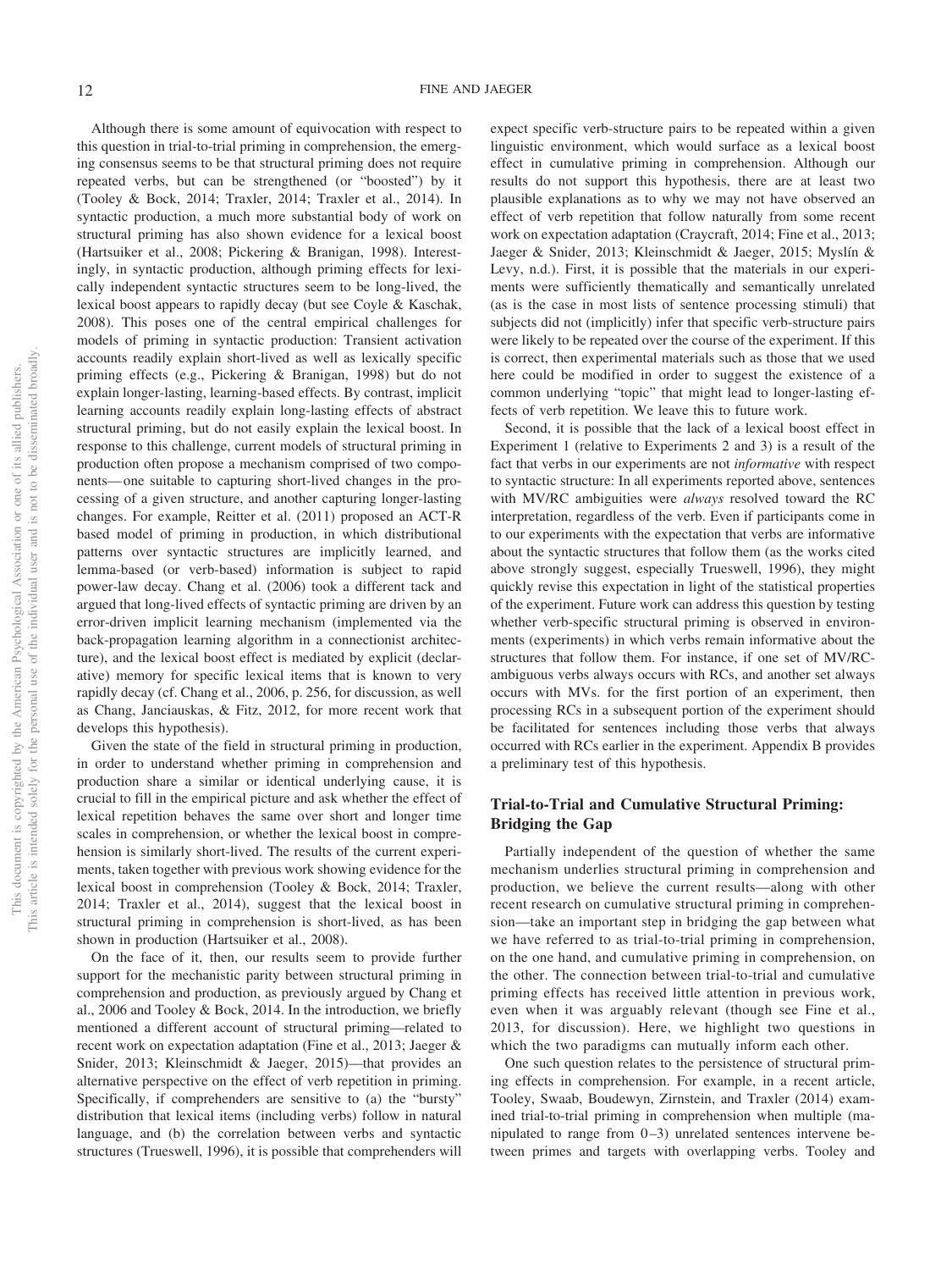colleagues found that structural priming persisted over intervening trials. This replicates earlier work by Fine et al. (2013; Experiment 1, cf. Figure 5), who found cumulative priming effects for the same structure (sentences with temporarily ambiguous RCs) in a paradigm in which RCs are separated, on average, by four intervening sentences (see also Fine et al., 2010, as well as the current results). The current results further suggest that persistent cumulative priming is also observed in the absence of verb overlap (see also Craycraft, 2014; Farmer et al., 2014; Fine et al., 2013).

Another area in which cumulative priming paradigms like the one employed here can inform research on trial-to-trial priming relates to the role of *cue informativity*. Recent studies on cumulative structural priming have found that comprehenders can exploit the informativity or reliability of, say, lexical or contextual cues to syntactic structure in order to learn the environment-specific statistics of syntactic constructions (Craycraft, 2014; Myslin & Levy, submitted; for related work in production, see Coyle & Kaschak, 2008). This seems to contrast with studies on trial-to-trial priming that have addressed related questions (S. Kim & Mauner, 2006; Traxler & Tooley, 2008). For example, Traxler and Tooley (2008) found that repeated subject NPs across prime-target pairs did not lead to significant priming, and interpret this lack of an effect as evidence against "strategic prediction" accounts of syntactic priming. One possibility, however, is that the effects of repeated subject NPs are too small to be observed in trial-to-trial priming, or that they only emerge after participants have *learned* that, in the current environment, the lexical identity of subject NPs is informative about upcoming syntactic structures. Indeed, recent evidence from a series of studies on cumulative structural priming in comprehension lends credence to the latter idea. Craycraft (2014) found that participants could both learn and exploit the fact that, in their experiment, subject NPs were correlated with specific syntactic structures. We consider this an interesting venue for future research. For example, it is possible to reanalyze studies on trial-totrial priming using statistical procedures like those employed in the current study. This can shed light on how trial-to-trial priming changes throughout the course of the experiment (for examples, see Arai & Mazuka, 2014; Jaeger & Snider, 2013).

#### **Conclusion**

In conclusion, we found no difference in the magnitude of the strength of cumulative structural priming during comprehension depending on verb repetition. With respect to theoretical debates informing most previous work on syntactic priming, these results provide further support for the mechanistic parity of priming in comprehension and production, with longer-lived learning effects operating over abstract structural information and short-lived boosts in the activation of lexical-structural information. That being said, this study is likely only one of many steps that must be taken to fully understand the relationship between online processing and recent linguistic experience, and the mechanism or mechanisms that mediate this relationship.

#### **References**

Arai, M., & Mazuka, R. (2014). The development of Japanese passive syntax as indexed by structural priming in comprehension. *Quarterly Journal of Experimental Psychology, 67,* 60 –78. http://dx.doi.org/10 .1080/17470218.2013.790454

- Arai, M., van Gompel, R. P. G., & Scheepers, C. (2007). Priming ditransitive structures in comprehension. *Cognitive Psychology, 54,* 218 –250. http://dx.doi.org/10.1016/j.cogpsych.2006.07.001
- Baayen, R. H., Davidson, D. J., & Bates, D. (2008). Mixed-effects modeling with crossed random effects for subjects and items. *Journal of Memory and Language, 59,* 390 – 412. http://dx.doi.org/10.1016/j.jml .2007.12.005
- Bock, K. (1986). Syntactic persistence in language production. *Cognitive Psychology, 18,* 355–387. http://dx.doi.org/10.1016/0010-0285 (86)90004-6
- Bock, K., Dell, G. S., Chang, F., & Onishi, K. H. (2007). Persistent structural priming from language comprehension to language production. *Cognition, 104,* 437– 458. http://dx.doi.org/10.1016/j.cognition .2006.07.003
- Bock, K., & Griffin, Z. M. (2000). The persistence of structural priming: Transient activation or implicit learning? *Journal of Experimental Psychology: General, 129,* 177–192. http://dx.doi.org/10.1037/0096-3445 .129.2.177
- Branigan, H. P., Pickering, M. J., & Cleland, A. A. (1999). Syntactic priming in written production: Evidence for rapid decay. *Psychonomic Bulletin & Review, 6,* 635– 640. http://dx.doi.org/10.3758/BF03212972
- Branigan, H. P., Pickering, M. J., & McLean, J. F. (2005). Priming prepositional-phrase attachment during comprehension. *Journal of Experimental Psychology: Learning, Memory, and Cognition, 31,* 468 – 481. http://dx.doi.org/10.1037/0278-7393.31.3.468
- Branigan, H. P., Pickering, M. J., Stewart, A. J., & McLean, J. F. (2000). Syntactic priming in spoken production: Linguistic and temporal interference. *Memory & Cognition, 28,* 1297–1302. http://dx.doi.org/10 .3758/BF03211830
- Chang, F., Dell, G. S., & Bock, K. (2006). Becoming syntactic. *Psychological Review, 113,* 234 –272. http://dx.doi.org/10.1037/0033-295X .113.2.234
- Chang, F., Janciauskas, M., & Fitz, H. (2012). Language adaptation and learning: Getting explicit about implicit learning. *Language and Linguistics Compass, 6,* 259 –278. http://dx.doi.org/10.1002/lnc3.337
- Cleland, A., & Pickering, M. J. (2003). The use of lexical and syntactic information in language production: Evidence from the priming of noun-phrase structure. *Journal of Memory and Language, 49,* 214 –230. http://dx.doi.org/10.1016/S0749-596X(03)00060-3
- Coyle, J. M., & Kaschak, M. P. (2008). Patterns of experience with verbs affect long-term cumulative structural priming. *Psychonomic Bulletin & Review, 15,* 967–970. http://dx.doi.org/10.3758/PBR.15.5.967
- Craycraft, N. (2014). *Effect of reliability on syntactic adaptation*. Rochester, NY: University of Rochester.
- Demberg, V. (2013). Integration costs on auxiliaries? A self-paced reading study using WebExp. In M. Knauff, M. Pauen, N. Sebanz, & I. Wachsmuth (Eds.), *Proceedings of the 35th Annual Meeting of the Cognitive Science Society* (pp. 2160 –2165). Austin, TX: Cognitive Science Society.
- Enochson, K., & Culbertson, J. (2015). Collecting psycholinguistic response time data using Amazon mechanical Turk. *PLoS ONE, 10,* e0116946. http://dx.doi.org/10.1371/journal.pone.0116946
- Farmer, T. A., Fine, A. B., Yan, S., Cheimariou, S., & Jaeger, T. F. (2014). Syntactic expectation adaptation in the eye-movement record. In P. Bello, M. Guarini, M. McShane, & B. Scassellati (Eds.), *Proceedings of the 36th Annual Meeting of the Cognitive Science Society* (pp. 2181– 2186). Austin, TX: Cognitive Science Society.
- Ferreira, F., & Clifton, C. E., Jr. (1986). The independence of syntactic processing. *Journal of Memory and Language, 25,* 348 –368. http://dx .doi.org/10.1016/0749-596X(86)90006-9
- Ferreira, F., & Henderson, J. M. (1990). Use of verb information in syntactic parsing: Evidence from eye movements and word-by-word self-paced reading. *Journal of Experimental Psychology: Learning,*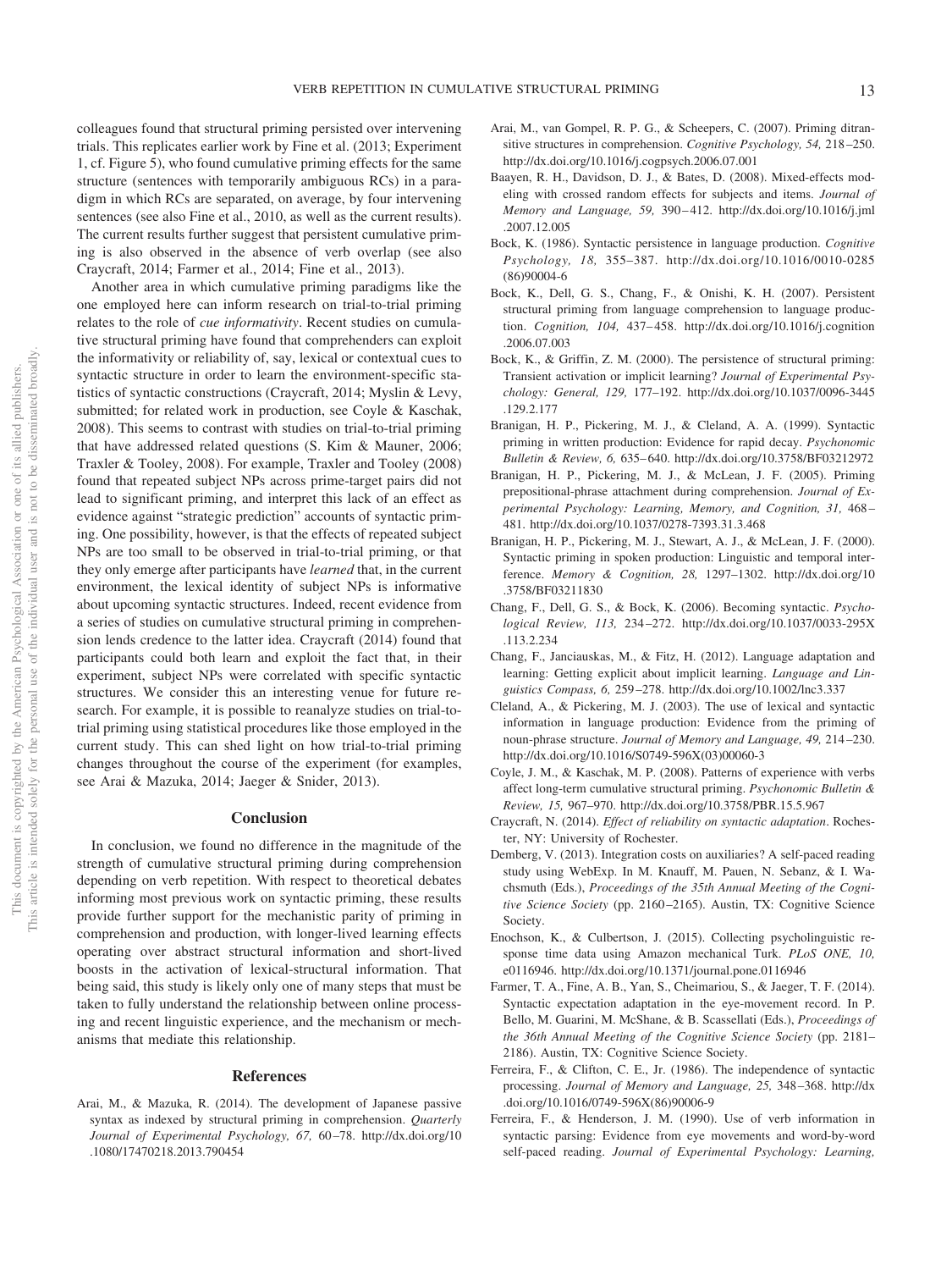*Memory, and Cognition, 16,* 555–568. http://dx.doi.org/10.1037/0278- 7393.16.4.555

- Fine, A. B., & Jaeger, T. F. (2013). Evidence for implicit learning in syntactic comprehension. *Cognitive Science, 37,* 578 –591. http://dx.doi .org/10.1111/cogs.12022
- Fine, A. B., Jaeger, T. F., Farmer, T. A., & Qian, T. (2013). Rapid expectation adaptation during syntactic comprehension. *PLoS ONE, 8*(10), e77661. http://dx.doi.org/10.1371/journal.pone.0077661
- Fine, A. B., Qian, T., Jaeger, T. F., & Jacobs, R. A. (2010). Syntactic adaptation in language comprehension. In *Proceedings of the 2010 Workshop on Cognitive Modeling and Computational Linguistics* (pp. 18 –26). Uppsala, Sweden: Association for Computational Linguistics.
- Fraundorf, S., & Jaeger, T. F. (2016). *Readers generalize adaptation to newly-encountered dialectal structures to other unfamiliar structures*. Manuscript submitted for publication.
- Frazier, L. (1987). Sentence processing: A tutorial review. In M. Coltheart (Ed.), *Attention and Performance XII: The Psychology of Reading* (pp. 559 –586). Hillsdale, NJ: Lawrence Erlbaum.
- Hartsuiker, R. J., Bernolet, S., Schoonbaert, S., Speybroeck, S., & Vanderelst, D. (2008). Syntactic priming persists while the lexical boost decays: Evidence from written and spoken dialogue. *Journal of Memory and Language, 58,* 214 –238. http://dx.doi.org/10.1016/j.jml.2007.07 .003
- Heller, J., Pierrehumbert, J. B., & Rapp, D. N. (2010). Predicting words beyond the syntactic horizon: Word recurrence distributions modulate on-line long-distance lexical predictability. *Paper presented at Architectures and Mechanisms for Language Processing (AMLaP)*. York, UK.
- Jaeger, T. F. (2010). Redundancy and reduction: Speakers manage syntactic information density. *Cognitive Psychology, 61, 23*-62. http://dx.doi .org/10.1016/j.cogpsych.2010.02.002
- Jaeger, T. F., & Snider, N. E. (2013). Alignment as a consequence of expectation adaptation: Syntactic priming is affected by the prime's prediction error given both prior and recent experience. *Cognition, 127,* 57– 83. http://dx.doi.org/10.1016/j.cognition.2012.10.013
- Just, M. A., Carpenter, P. A., & Woolley, J. D. (1982). Paradigms and processes in reading comprehension. *Journal of Experimental Psychology: General, 111,* 228 –238. http://dx.doi.org/10.1037/0096-3445.111 .2.228
- Kamide, Y. (2012). Learning individual talkers' structural preferences. *Cognition, 124,* 66 –71. http://dx.doi.org/10.1016/j.cognition.2012.03 .001
- Kaschak, M. P. (2007). Long-term structural priming affects subsequent patterns of language production. *Memory & Cognition, 35,* 925–937. http://dx.doi.org/10.3758/BF03193466
- Kaschak, M. P., & Glenberg, A. M. (2004). This construction needs learned. *Journal of Experimental Psychology: General, 133, 450-467.* http://dx.doi.org/10.1037/0096-3445.133.3.450
- Kaschak, M. P., Kutta, T. J., & Coyle, J. M. (2014). Long and short term cumulative structural priming effects. *Language, Cognition and Neuroscience, 29,* 728 –743. http://dx.doi.org/10.1080/01690965.2011.641387
- Kaschak, M. P., Kutta, T. J., & Jones, J. L. (2011). Structural priming as implicit learning: Cumulative priming effects and individual differences. *Psychonomic Bulletin & Review, 18,* 1133–1139. http://dx.doi.org/10 .3758/s13423-011-0157-y
- Kaschak, M. P., Kutta, T. J., & Schatschneider, C. (2011). Long-term cumulative structural priming persists for (at least) one week. *Memory & Cognition, 39,* 381–388. http://dx.doi.org/10.3758/s13421-010-0042-3
- Katz, S. M. (1996). Distribution of content words and phrases in text and language modelling. *Natural Language Engineering, 2,* 15–59. http://dx .doi.org/10.1017/S1351324996001246
- Keller, F., Gunasekharan, S., Mayo, N., & Corley, M. (2009). Timing accuracy of Web experiments: A case study using the WebExp software

package. *Behavior Research Methods, 41,* 1–12. http://dx.doi.org/10 .3758/BRM.41.1.12

- Kim, C. S., Carbary, K. M., & Tanenhaus, M. K. (2014). Syntactic priming without lexical overlap in reading comprehension. *Language and Speech, 57,* 181–195. http://dx.doi.org/10.1177/0023830913496052
- Kim, S., & Mauner, G. (2006). Priming vs. contingency learning accounts of structural priming effects in comprehension. *Poster presented at the Proceedings of the 19th Annual Meeting of the CUNY Sentence Processing Conference*. New York, NY.
- Kleinschmidt, D. F., & Jaeger, T. F. (2015). Robust speech perception: Recognize the familiar, generalize to the similar, and adapt to the novel. *Psychological Review, 122,* 148 –203. http://dx.doi.org/10.1037/ a0038695
- Ledoux, K., Traxler, M. J., & Swaab, T. Y. (2007). Syntactic priming in comprehension: Evidence from event-related potentials. *Psychological Science, 18,* 135–143. http://dx.doi.org/10.1111/j.1467-9280.2007 .01863.x
- Long, D. L., & Prat, C. S. (2008). Individual differences in syntactic ambiguity resolution: Readers vary in their use of plausibility information. *Memory & Cognition, 36,* 375–391. http://dx.doi.org/10.3758/MC .36.2.375
- Luka, B., & Barsalou, L. (2005). Structural facilitation: Mere exposure effects for grammatical acceptability as evidence for syntactic priming in comprehension. *Journal of Memory and Language, 52,* 436 – 459. http:// dx.doi.org/10.1016/j.jml.2005.01.013
- MacDonald, M. C., Just, M. A., & Carpenter, P. A. (1992). Working memory constraints on the processing of syntactic ambiguity. *Cognitive Psychology, 24,* 56 –98. http://dx.doi.org/10.1016/0010-0285(92) 90003-K
- Malhotra, G. (2009). *Dynamics of structural priming* (Unpublished doctoral dissertation). Department of Psychology, University of Edinburgh.
- McRae, K., Ferretti, T., & Amyote, L. (1997). Thematic roles as verbspecific concepts. *Language and Cognitive Processes, 12,* 137–176. http://dx.doi.org/10.1080/016909697386835
- McRae, K., Spivey-Knowlton, M. J., & Tanenhaus, M. K. (1998). Modeling the influence of thematic fit (and other constraints) in on-line sentence comprehension. *Journal of Memory and Language, 38,* 283– 312. http://dx.doi.org/10.1006/jmla.1997.2543
- Munro, R., Bethard, S., Kuperman, V., Lai, V. T., Melnick, R., Potts, C., . . . Tily, H. (2010). Crowdsourcing and language studies: The new generation of linguistic data. In *Workshop on Creating Speech and Language Data with Amazon's Mechanical Turk*. Proceedings of the Workshop (pp. 122–130). Stroudsburg, PA: Association for Computational Linguistics.
- Myslín, M., & Levy, R. (2015). Comprehension priming as rational expectation for repetition: Evidence from syntactic processing. *Cognition, 147,* 29 –56.
- Noppeney, U., & Price, C. J. (2004). An FMRI study of syntactic adaptation. *Journal of Cognitive Neuroscience, 16,* 702–713. http://dx.doi.org/ 10.1162/089892904323057399
- Pearlmutter, N. J., & MacDonald, M. C. (1995). Individual differences and probabilistic constraints in syntactic ambiguity resolution. *Journal of Memory and Language, 34,* 521–542. http://dx.doi.org/10.1006/jmla .1995.1024
- Pickering, M. J., & Branigan, H. P. (1998). The representation of verbs: Evidence from syntactic priming in language production. *Journal of Memory and Language, 39,* 633– 651. http://dx.doi.org/10.1006/jmla .1998.2592
- Pickering, M. J., Branigan, H., & McLean, J. (2002). Constituent structure is formulated in one stage. *Journal of Memory and Language, 46,* 586 – 605. http://dx.doi.org/10.1006/jmla.2001.2824
- Pickering, M. J., & Ferreira, V. S. (2008). Structural priming: A critical review. *Psychological Bulletin, 134,* 427– 459. http://dx.doi.org/10 .1037/0033-2909.134.3.427